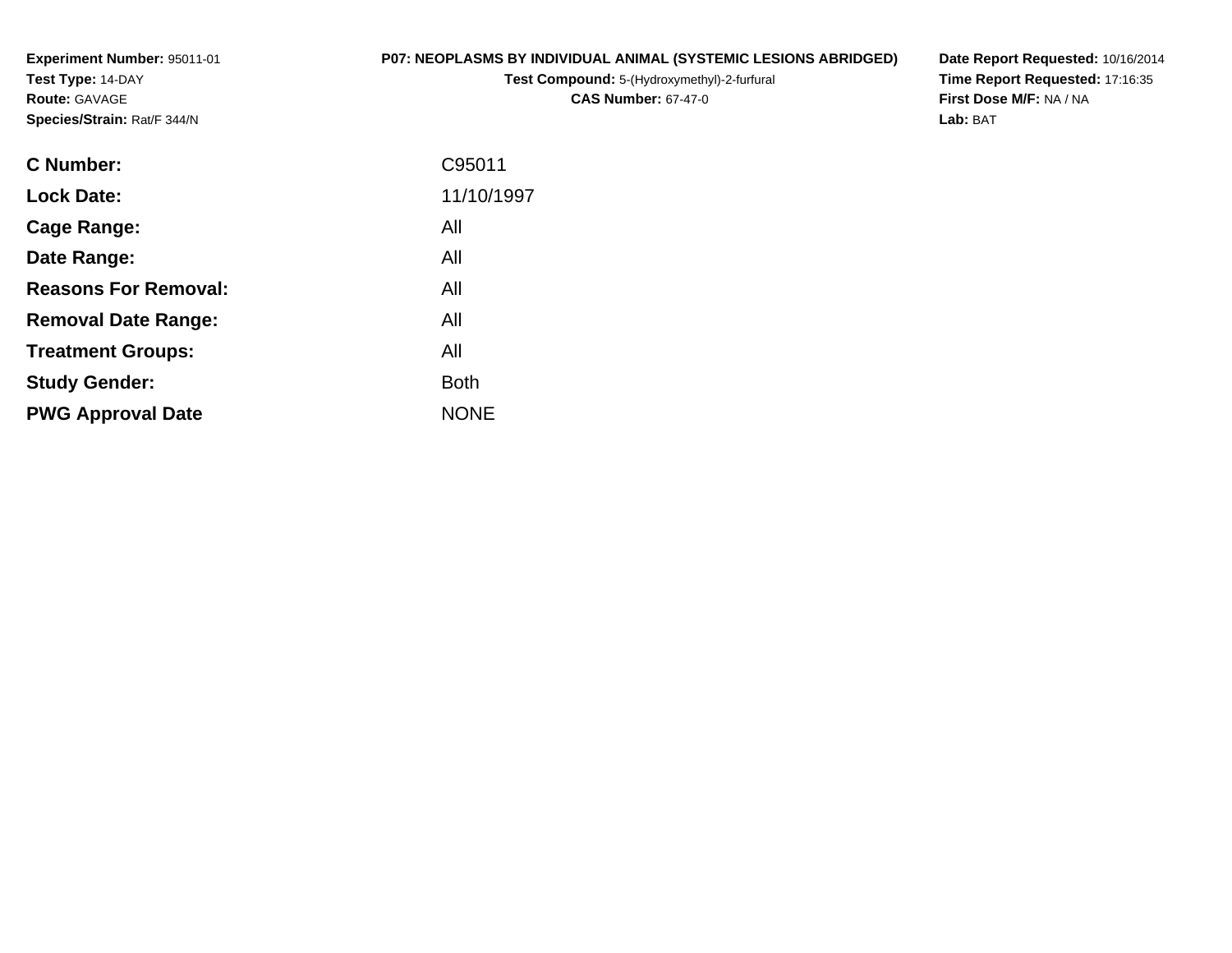**Test Type:** 14-DAY

**Route:** GAVAGE

**Species/Strain:** Rat/F 344/N

### **P07: NEOPLASMS BY INDIVIDUAL ANIMAL (SYSTEMIC LESIONS ABRIDGED)**

**Test Compound:** 5-(Hydroxymethyl)-2-furfural

**CAS Number:** 67-47-0

**Date Report Requested:** 10/16/2014**Time Report Requested:** 17:16:35**First Dose M/F:** NA / NA**Lab:** BAT

| DAY ON TEST      | 0<br>$\boldsymbol{\theta}$<br>$\frac{2}{2}$ | $\pmb{\theta}$<br>$\boldsymbol{\theta}$<br>$\boldsymbol{2}$<br>$\overline{\mathbf{c}}$ | $\boldsymbol{\theta}$<br>$\pmb{\theta}$<br>$\frac{2}{2}$ | $\boldsymbol{\theta}$<br>$\boldsymbol{\theta}$<br>$\frac{2}{2}$ | 0<br>$\boldsymbol{\theta}$<br>$\boldsymbol{2}$<br>$\boldsymbol{2}$ |                       |
|------------------|---------------------------------------------|----------------------------------------------------------------------------------------|----------------------------------------------------------|-----------------------------------------------------------------|--------------------------------------------------------------------|-----------------------|
| <b>ANIMAL ID</b> | $\mathbf 0$<br>0<br>$\mathbf 0$<br>0<br>1   | $\mathbf 0$<br>0<br>0<br>0<br>$\mathfrak{p}$                                           | $\mathbf 0$<br>0<br>0<br>0<br>3                          | $\mathbf 0$<br>0<br>$\mathbf 0$<br>0<br>$\overline{4}$          | $\mathbf 0$<br>0<br>0<br>0<br>5                                    | <i><b>*TOTALS</b></i> |
|                  |                                             |                                                                                        |                                                          |                                                                 |                                                                    |                       |
|                  | +<br>$\ddot{}$<br>$+$<br>$\ddot{}$          | $\ddot{}$<br>$+$<br>$\ddot{}$                                                          | $\ddot{}$<br>$+$                                         | $\ddot{}$                                                       | +<br>$\ddot{}$<br>$\ddot{}$                                        | 5<br>5<br>5<br>5      |
|                  |                                             |                                                                                        |                                                          |                                                                 |                                                                    |                       |
|                  |                                             |                                                                                        |                                                          |                                                                 |                                                                    |                       |
|                  |                                             |                                                                                        |                                                          |                                                                 |                                                                    |                       |
|                  |                                             |                                                                                        |                                                          |                                                                 |                                                                    |                       |
|                  |                                             |                                                                                        |                                                          |                                                                 |                                                                    |                       |
|                  |                                             |                                                                                        |                                                          |                                                                 |                                                                    |                       |
|                  |                                             |                                                                                        |                                                          | $+$                                                             | $+$<br>$+$                                                         | $+$<br>$+$ $+$<br>$+$ |

\* ..Total animals with tissue examined microscopically; Total animals with tumor **M** . Missing tissue M ..Missing tissue

+ ..Tissue examined microscopically

I ..Insufficient tissue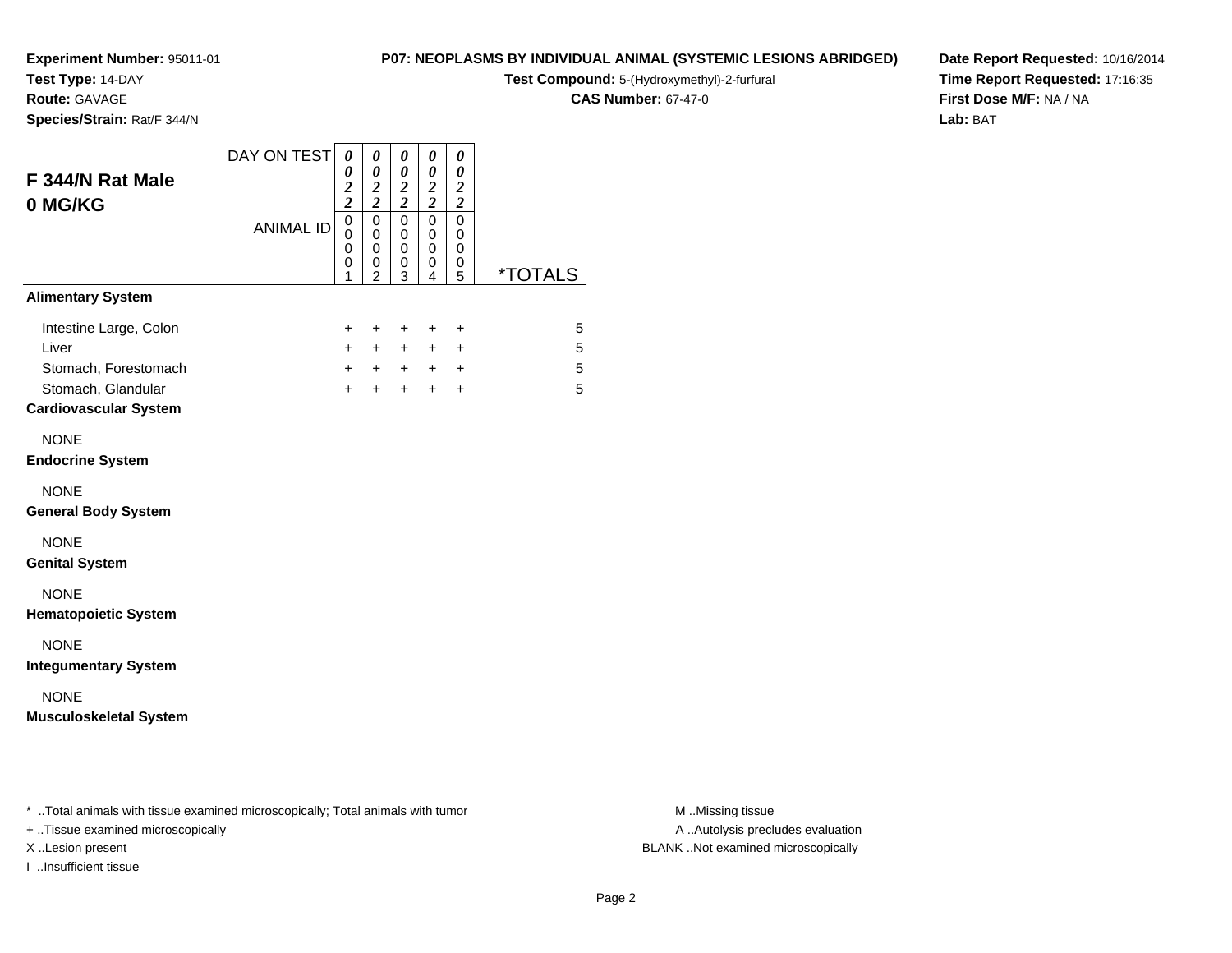**Test Type:** 14-DAY

**Route:** GAVAGE

**Species/Strain:** Rat/F 344/N

# **CAS Number:** 67-47-0

**Date Report Requested:** 10/16/2014**Time Report Requested:** 17:16:35**First Dose M/F:** NA / NA**Lab:** BAT

| F 344/N Rat Male<br>0 MG/KG          | DAY ON TEST<br><b>ANIMAL ID</b> | 0<br>0<br>$\overline{c}$<br>2<br>0<br>0<br>0<br>0<br>4 | 0<br>0<br>2<br>2<br>0<br>0<br>0<br>0<br>ົ | 0<br>0<br>2<br>2<br>0<br>0<br>0<br>0<br>з | 0<br>0<br>2<br>2<br>0<br>0<br>0<br>0<br>4 | 0<br>0<br>2<br>2<br>0<br>0<br>0<br>0<br>5 | ∗٦<br>۱S |
|--------------------------------------|---------------------------------|--------------------------------------------------------|-------------------------------------------|-------------------------------------------|-------------------------------------------|-------------------------------------------|----------|
| <b>NONE</b><br><b>Nervous System</b> |                                 |                                                        |                                           |                                           |                                           |                                           |          |

NONE

**Respiratory System**

# NONE

**Special Senses System**

NONE

**Urinary System**

# NONE

**SYSTEMIC LESIONS**

Multiple Organn  $+$ 

<sup>+</sup> <sup>+</sup> <sup>+</sup> <sup>+</sup> <sup>5</sup>

\* ..Total animals with tissue examined microscopically; Total animals with tumor **M** ...Missing tissue M ...Missing tissue

+ ..Tissue examined microscopically

I ..Insufficient tissue

A .. Autolysis precludes evaluation X ..Lesion present BLANK ..Not examined microscopically

**P07: NEOPLASMS BY INDIVIDUAL ANIMAL (SYSTEMIC LESIONS ABRIDGED)Test Compound:** 5-(Hydroxymethyl)-2-furfural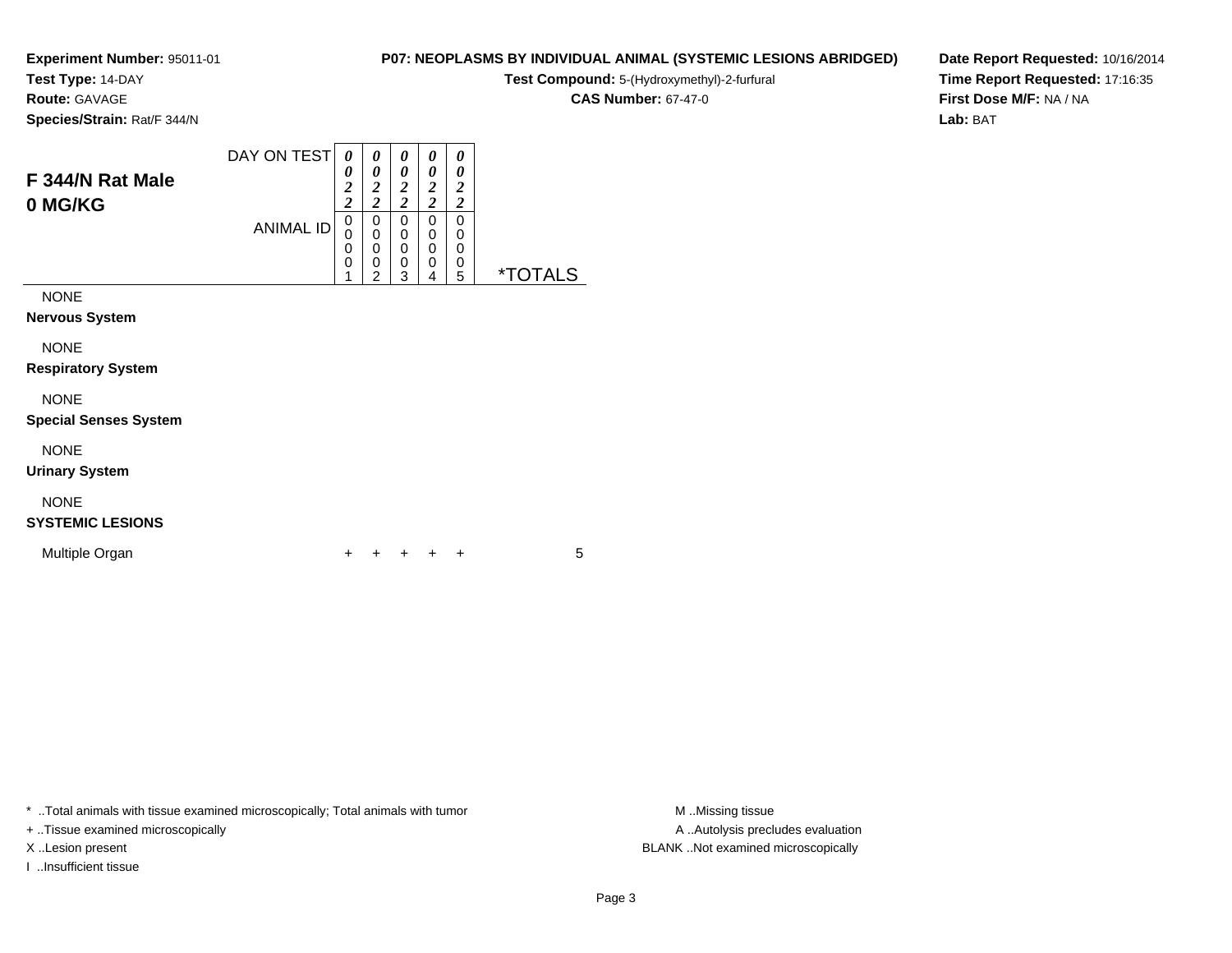**Test Type:** 14-DAY

**Route:** GAVAGE

**Species/Strain:** Rat/F 344/N

# **P07: NEOPLASMS BY INDIVIDUAL ANIMAL (SYSTEMIC LESIONS ABRIDGED)**

**Test Compound:** 5-(Hydroxymethyl)-2-furfural

**CAS Number:** 67-47-0

**Date Report Requested:** 10/16/2014**Time Report Requested:** 17:16:35**First Dose M/F:** NA / NA**Lab:** BAT

| F 344/N Rat Male<br>94 MG/KG                                                                                  | DAY ON TEST      | 0<br>$\theta$<br>$\frac{2}{2}$                                   | $\boldsymbol{\theta}$<br>0<br>$\frac{2}{2}$          | 0<br>0<br>$\frac{2}{2}$            | $\boldsymbol{\theta}$<br>0<br>$\frac{2}{2}$ | 0<br>0<br>$\boldsymbol{2}$<br>$\boldsymbol{2}$      |                       |
|---------------------------------------------------------------------------------------------------------------|------------------|------------------------------------------------------------------|------------------------------------------------------|------------------------------------|---------------------------------------------|-----------------------------------------------------|-----------------------|
|                                                                                                               | <b>ANIMAL ID</b> | $\overline{0}$<br>$\mathbf 0$<br>$\mathbf 0$<br>$\mathbf 0$<br>6 | $\mathsf 0$<br>$\pmb{0}$<br>0<br>0<br>$\overline{7}$ | $\overline{0}$<br>0<br>0<br>0<br>8 | $\mathsf 0$<br>0<br>0<br>0<br>9             | $\mathbf 0$<br>$\mathbf 0$<br>0<br>1<br>$\mathbf 0$ | <i><b>*TOTALS</b></i> |
| <b>Alimentary System</b>                                                                                      |                  |                                                                  |                                                      |                                    |                                             |                                                     |                       |
| Intestine Large, Colon<br>Liver<br>Stomach, Forestomach<br>Stomach, Glandular<br><b>Cardiovascular System</b> |                  | $\ddot{}$<br>$\ddot{}$<br>$\ddot{}$<br>$+$                       | $\pm$<br>$\ddot{}$<br>$+$<br>$+$                     | $\pm$<br>$+$<br>$+$<br>$+$         | $\pm$<br>$+$<br>$+$ $+$<br>$+$              | $\ddot{}$<br>+<br>$\ddot{}$                         | 5<br>5<br>5<br>5      |
| <b>NONE</b><br><b>Endocrine System</b>                                                                        |                  |                                                                  |                                                      |                                    |                                             |                                                     |                       |
| <b>NONE</b><br><b>General Body System</b>                                                                     |                  |                                                                  |                                                      |                                    |                                             |                                                     |                       |
| <b>NONE</b><br><b>Genital System</b>                                                                          |                  |                                                                  |                                                      |                                    |                                             |                                                     |                       |
| <b>NONE</b><br><b>Hematopoietic System</b>                                                                    |                  |                                                                  |                                                      |                                    |                                             |                                                     |                       |
| <b>NONE</b><br><b>Integumentary System</b>                                                                    |                  |                                                                  |                                                      |                                    |                                             |                                                     |                       |
| <b>NONE</b><br><b>Musculoskeletal System</b>                                                                  |                  |                                                                  |                                                      |                                    |                                             |                                                     |                       |

\* ..Total animals with tissue examined microscopically; Total animals with tumor **M** . Missing tissue M ..Missing tissue

+ ..Tissue examined microscopically

I ..Insufficient tissue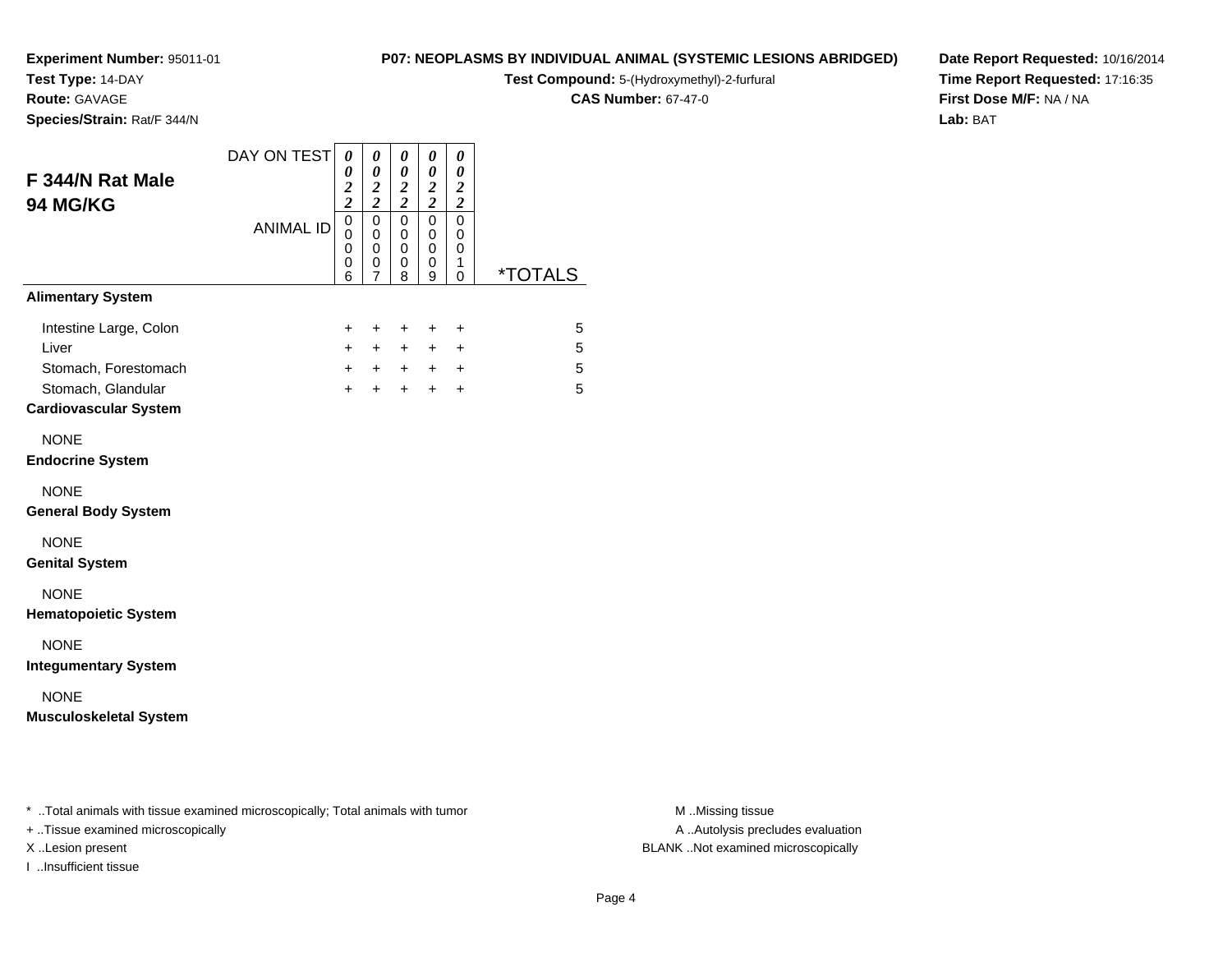**Test Type:** 14-DAY

**Route:** GAVAGE

**Species/Strain:** Rat/F 344/N

#### DAY ON TEST**F 344/N Rat Male94 MG/KG**ANIMAL ID*0 0 2 2*0<br>0<br>0<br>0<br>6 *0 0 2 2*0<br>0<br>0<br>0<br>7 *0 0 2 2* 0 0 0 0 8*0 0 2 2* 0 0 0 0 9*0 0 2 2* 0 00<br>1<br>^

NONE

**Nervous System**

NONE

**Respiratory System**

NONE

**Special Senses System**

NONE

**Urinary System**

# NONE

**SYSTEMIC LESIONS**

Multiple Organn  $+$ 

<sup>+</sup> <sup>+</sup> <sup>+</sup> <sup>+</sup> <sup>5</sup>

\* ..Total animals with tissue examined microscopically; Total animals with tumor **M** ..Missing tissue M ..Missing tissue

+ ..Tissue examined microscopically

I ..Insufficient tissue

A .. Autolysis precludes evaluation X ..Lesion present BLANK ..Not examined microscopically

**P07: NEOPLASMS BY INDIVIDUAL ANIMAL (SYSTEMIC LESIONS ABRIDGED)Test Compound:** 5-(Hydroxymethyl)-2-furfural **CAS Number:** 67-47-0

0 \*TOTALS

**Date Report Requested:** 10/16/2014**Time Report Requested:** 17:16:35**First Dose M/F:** NA / NA**Lab:** BAT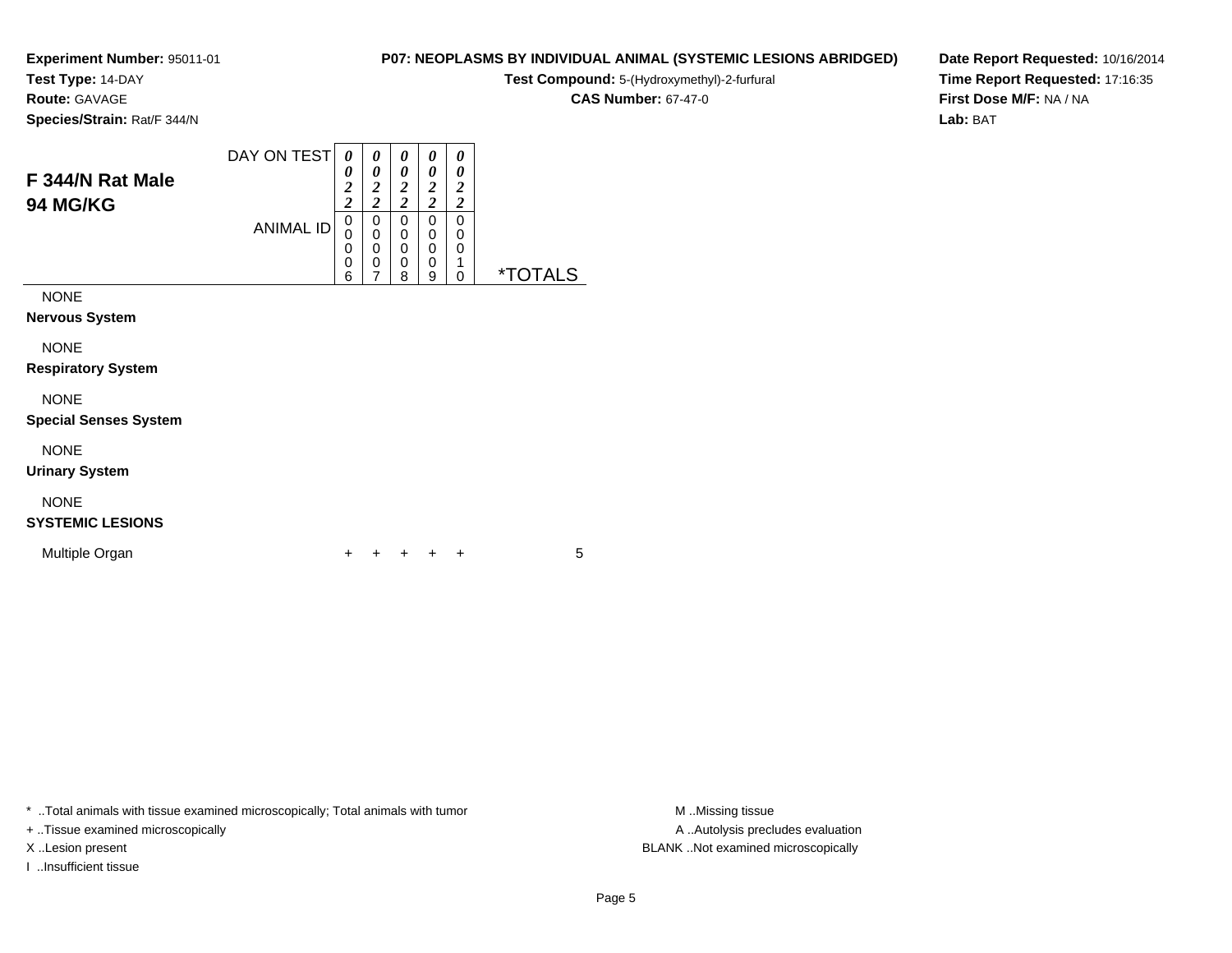**Test Type:** 14-DAY

**Route:** GAVAGE

**Species/Strain:** Rat/F 344/N

### **P07: NEOPLASMS BY INDIVIDUAL ANIMAL (SYSTEMIC LESIONS ABRIDGED)**

**Test Compound:** 5-(Hydroxymethyl)-2-furfural

**CAS Number:** 67-47-0

**Date Report Requested:** 10/16/2014**Time Report Requested:** 17:16:35**First Dose M/F:** NA / NA**Lab:** BAT

| F 344/N Rat Male<br><b>MG/KG</b><br>188                                                                       | DAY ON TEST      | 0<br>$\pmb{\theta}$<br>0<br>$\frac{2}{2}$<br>$\overline{\mathbf{c}}$<br>$\overline{\mathbf{c}}$ | 0                                            | 0<br>$\pmb{\theta}$<br>$\frac{2}{2}$ | $\boldsymbol{\theta}$<br>$\pmb{\theta}$<br>$\frac{2}{2}$ | 0<br>0<br>$\boldsymbol{2}$<br>$\boldsymbol{2}$ |                       |  |
|---------------------------------------------------------------------------------------------------------------|------------------|-------------------------------------------------------------------------------------------------|----------------------------------------------|--------------------------------------|----------------------------------------------------------|------------------------------------------------|-----------------------|--|
|                                                                                                               | <b>ANIMAL ID</b> | $\mathbf 0$<br>$\mathbf 0$<br>$\boldsymbol{0}$<br>1<br>1                                        | $\mathbf 0$<br>0<br>0<br>1<br>$\overline{2}$ | $\pmb{0}$<br>0<br>0<br>1<br>3        | 0<br>0<br>0<br>1<br>$\overline{4}$                       | $\pmb{0}$<br>0<br>0<br>1<br>5                  | <i><b>*TOTALS</b></i> |  |
| <b>Alimentary System</b>                                                                                      |                  |                                                                                                 |                                              |                                      |                                                          |                                                |                       |  |
| Intestine Large, Colon<br>Liver<br>Stomach, Forestomach<br>Stomach, Glandular<br><b>Cardiovascular System</b> |                  | +<br>$\ddot{}$<br>$+$<br>$+$                                                                    | $\ddot{}$<br>$+$<br>+ + + +<br>$+$           | $\ddot{}$<br>$+$<br>$+$              | +<br>$+$<br>$+$                                          | +<br>$\ddot{}$<br>$\ddot{}$                    | 5<br>5<br>5<br>5      |  |
| <b>NONE</b><br><b>Endocrine System</b>                                                                        |                  |                                                                                                 |                                              |                                      |                                                          |                                                |                       |  |
| <b>NONE</b><br><b>General Body System</b>                                                                     |                  |                                                                                                 |                                              |                                      |                                                          |                                                |                       |  |
| <b>NONE</b><br><b>Genital System</b>                                                                          |                  |                                                                                                 |                                              |                                      |                                                          |                                                |                       |  |
| <b>NONE</b><br><b>Hematopoietic System</b>                                                                    |                  |                                                                                                 |                                              |                                      |                                                          |                                                |                       |  |
| <b>NONE</b><br><b>Integumentary System</b>                                                                    |                  |                                                                                                 |                                              |                                      |                                                          |                                                |                       |  |
| <b>NONE</b><br><b>Musculoskeletal System</b>                                                                  |                  |                                                                                                 |                                              |                                      |                                                          |                                                |                       |  |

\* ..Total animals with tissue examined microscopically; Total animals with tumor **M** . Missing tissue M ..Missing tissue

+ ..Tissue examined microscopically

I ..Insufficient tissue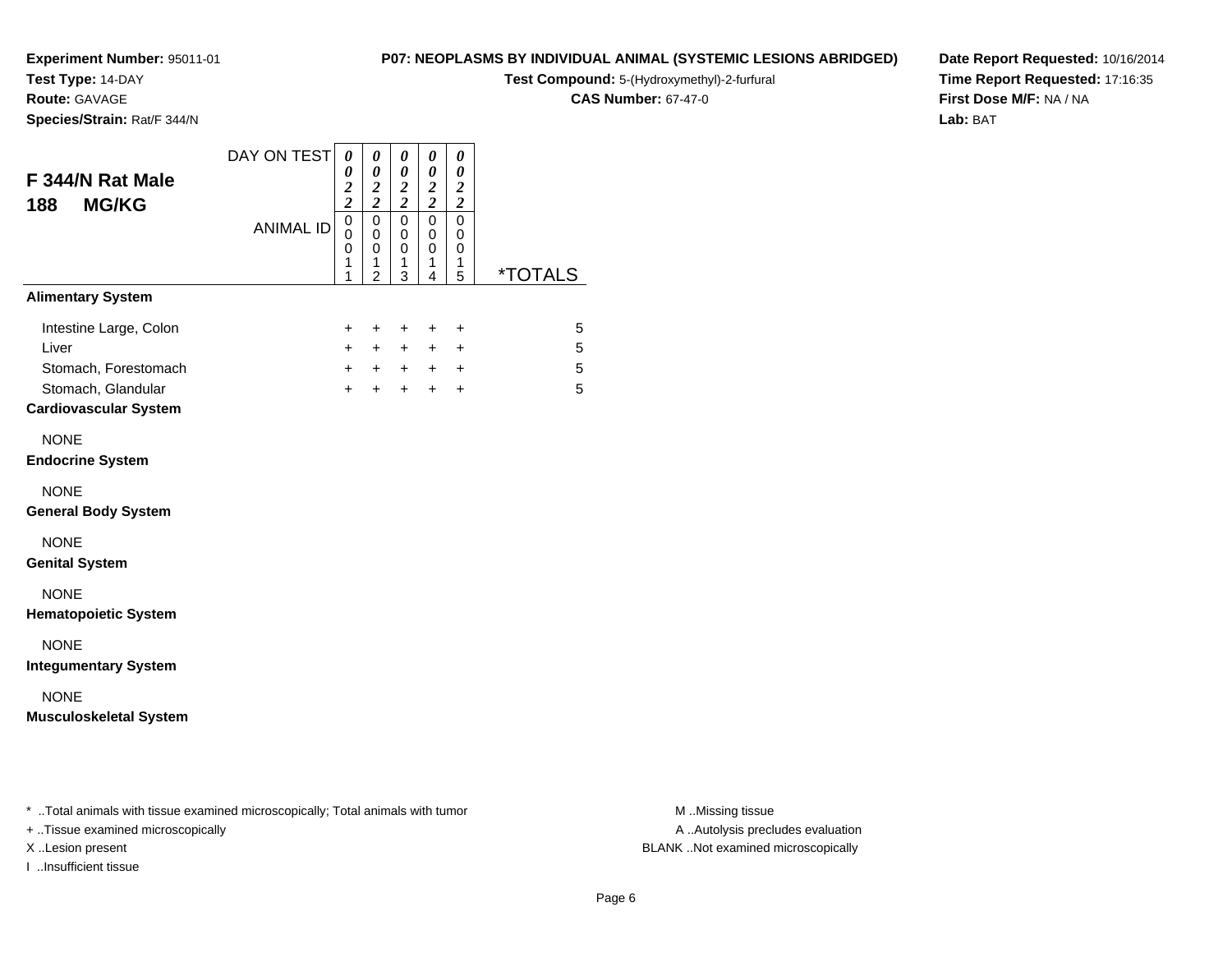**Test Type:** 14-DAY

**Route:** GAVAGE

**Species/Strain:** Rat/F 344/N

#### DAY ON TEST**F 344/N Rat Male188 MG/KG**ANIMAL ID*0 0 2 2* 0 0 0*0 0 2 2*0<br>0<br>0<br>1 *0 0 2 2* 0 0 0*0 0 2 2* 0*0 0 2 2*0

 11

2

 1 3 0 0 1 40<br>1<br>= 5 \*TOTALS

0

NONE

**Nervous System**

NONE

**Respiratory System**

NONE

**Special Senses System**

NONE

**Urinary System**

# NONE

# **SYSTEMIC LESIONS**

Multiple Organn  $+$ 

<sup>+</sup> <sup>+</sup> <sup>+</sup> <sup>+</sup> <sup>5</sup>

\* ..Total animals with tissue examined microscopically; Total animals with tumor **M** ..Missing tissue M ..Missing tissue

+ ..Tissue examined microscopically

I ..Insufficient tissue

A .. Autolysis precludes evaluation X ..Lesion present BLANK ..Not examined microscopically

**P07: NEOPLASMS BY INDIVIDUAL ANIMAL (SYSTEMIC LESIONS ABRIDGED)Test Compound:** 5-(Hydroxymethyl)-2-furfural

**CAS Number:** 67-47-0

**Date Report Requested:** 10/16/2014**Time Report Requested:** 17:16:35**First Dose M/F:** NA / NA**Lab:** BAT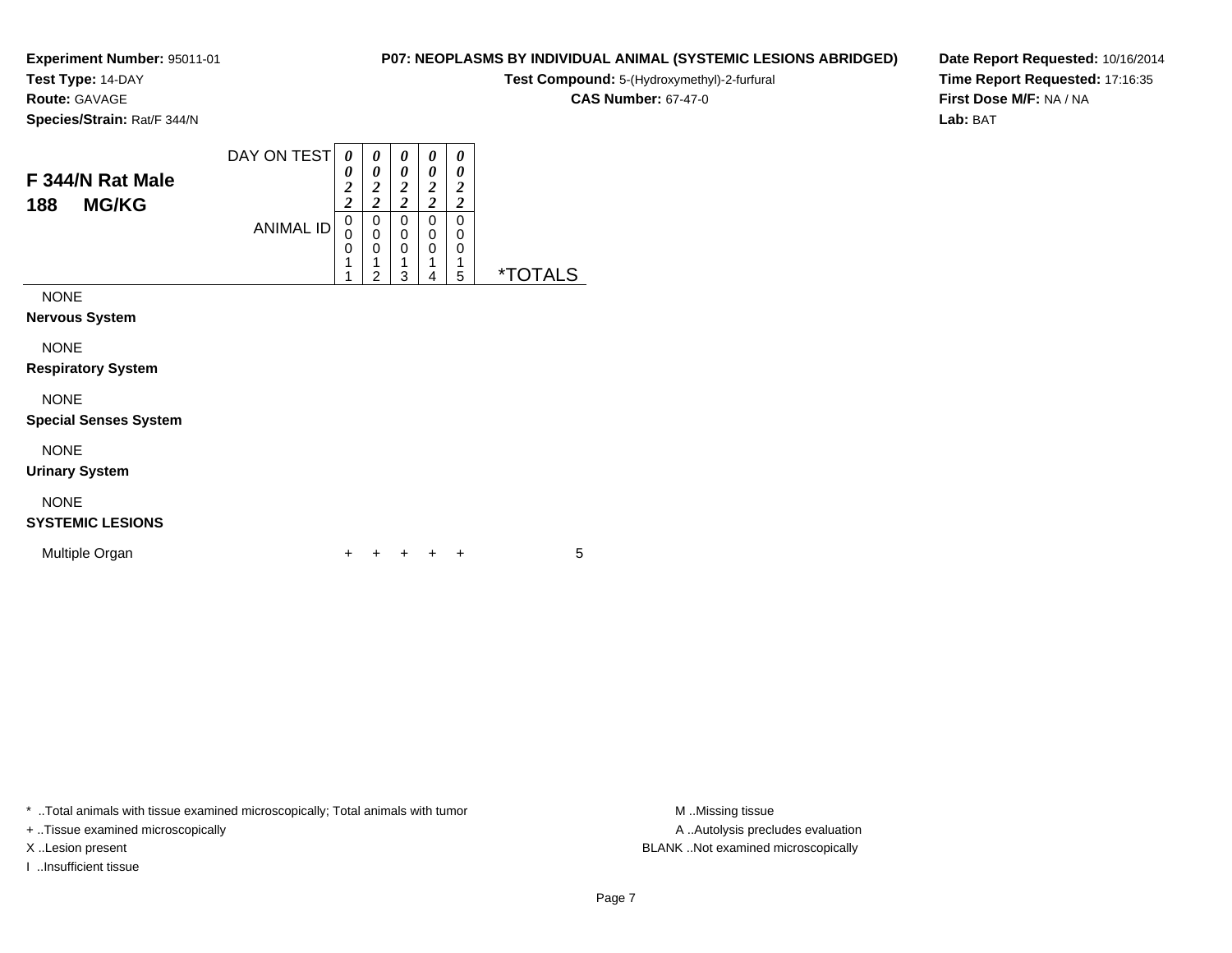**Test Type:** 14-DAY

**Route:** GAVAGE

**Species/Strain:** Rat/F 344/N

### **P07: NEOPLASMS BY INDIVIDUAL ANIMAL (SYSTEMIC LESIONS ABRIDGED)**

**Test Compound:** 5-(Hydroxymethyl)-2-furfural

**CAS Number:** 67-47-0

**Date Report Requested:** 10/16/2014**Time Report Requested:** 17:16:35**First Dose M/F:** NA / NA**Lab:** BAT

| F 344/N Rat Male<br><b>MG/KG</b><br>375                                                                       | DAY ON TEST      | 0<br>$\pmb{\theta}$<br>0<br>$\frac{2}{2}$<br>$\boldsymbol{2}$<br>$\overline{\mathbf{c}}$ | 0                                            | 0<br>$\pmb{\theta}$<br>$\frac{2}{2}$ | $\boldsymbol{\theta}$<br>$\pmb{\theta}$<br>$\frac{2}{2}$ | 0<br>0<br>$\boldsymbol{2}$<br>$\boldsymbol{2}$         |                       |
|---------------------------------------------------------------------------------------------------------------|------------------|------------------------------------------------------------------------------------------|----------------------------------------------|--------------------------------------|----------------------------------------------------------|--------------------------------------------------------|-----------------------|
|                                                                                                               | <b>ANIMAL ID</b> | $\mathbf 0$<br>0<br>0<br>1<br>6                                                          | $\mathbf 0$<br>0<br>0<br>1<br>$\overline{7}$ | $\mathbf 0$<br>0<br>0<br>1<br>8      | 0<br>0<br>0<br>1<br>9                                    | $\mathbf 0$<br>0<br>0<br>$\overline{c}$<br>$\mathbf 0$ | <i><b>*TOTALS</b></i> |
| <b>Alimentary System</b>                                                                                      |                  |                                                                                          |                                              |                                      |                                                          |                                                        |                       |
| Intestine Large, Colon<br>Liver<br>Stomach, Forestomach<br>Stomach, Glandular<br><b>Cardiovascular System</b> |                  | +<br>$\ddot{}$<br>$+$<br>$+$                                                             | $\ddot{}$<br>$\ddot{}$<br>$+$<br>$+$         | +<br>$\ddot{}$<br>$+$                | +<br>$+$ $-$<br>$+$ $+$ $+$<br>$+$                       | $\ddot{}$<br>+<br>$+$                                  | 5<br>5<br>5<br>5      |
| <b>NONE</b><br><b>Endocrine System</b>                                                                        |                  |                                                                                          |                                              |                                      |                                                          |                                                        |                       |
| <b>NONE</b><br><b>General Body System</b>                                                                     |                  |                                                                                          |                                              |                                      |                                                          |                                                        |                       |
| <b>NONE</b><br><b>Genital System</b>                                                                          |                  |                                                                                          |                                              |                                      |                                                          |                                                        |                       |
| <b>NONE</b><br><b>Hematopoietic System</b>                                                                    |                  |                                                                                          |                                              |                                      |                                                          |                                                        |                       |
| <b>NONE</b><br><b>Integumentary System</b>                                                                    |                  |                                                                                          |                                              |                                      |                                                          |                                                        |                       |
| <b>NONE</b><br><b>Musculoskeletal System</b>                                                                  |                  |                                                                                          |                                              |                                      |                                                          |                                                        |                       |

\* ..Total animals with tissue examined microscopically; Total animals with tumor **M** . Missing tissue M ..Missing tissue

+ ..Tissue examined microscopically

I ..Insufficient tissue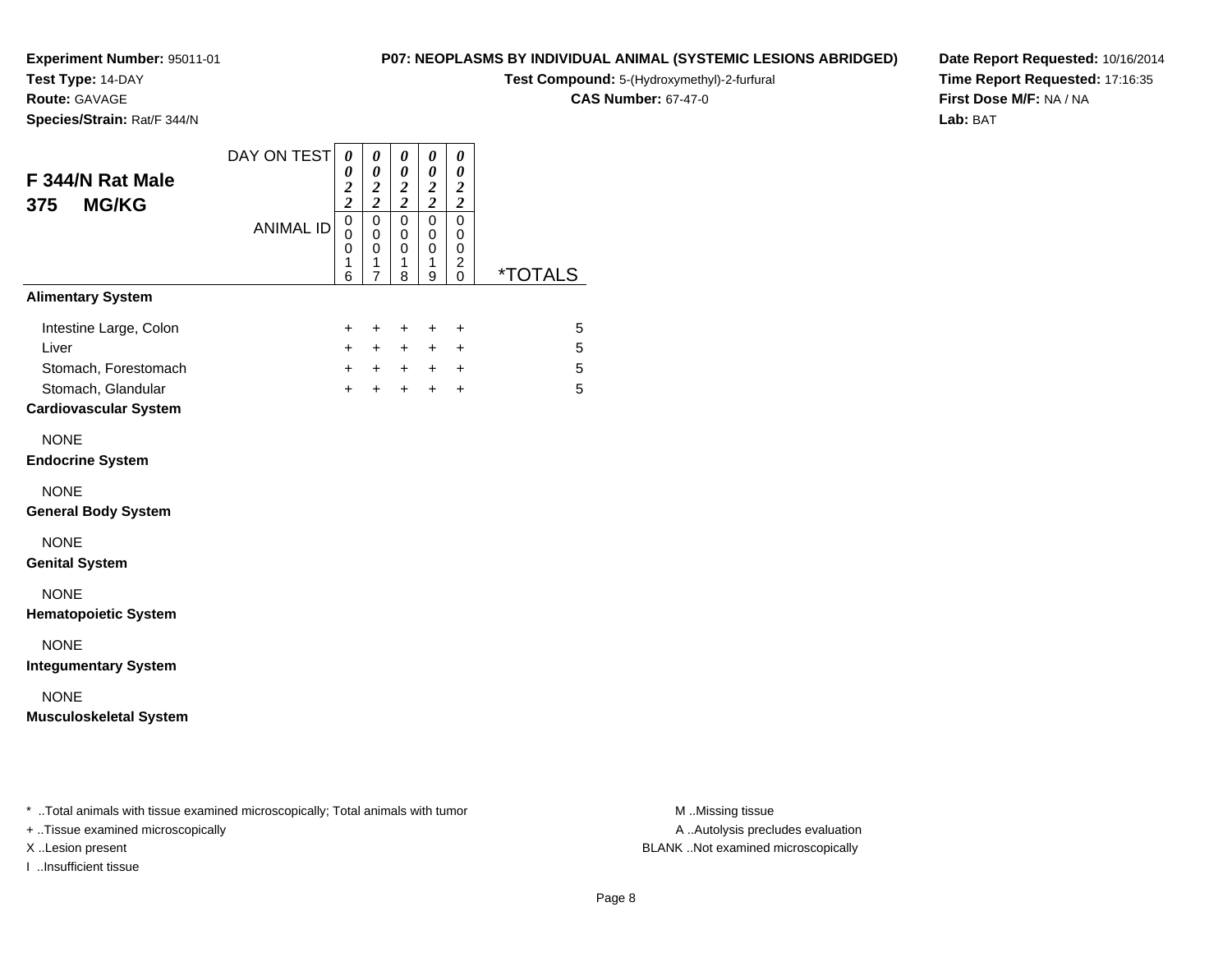**Test Type:** 14-DAY

**Route:** GAVAGE

**Species/Strain:** Rat/F 344/N

#### DAY ON TEST**F 344/N Rat Male375 MG/KG**ANIMAL ID*0 0 2 2* 0 0 0 1*0 0 2 2*0<br>0<br>0<br>1 *0 0 2 2* 0 0 0 1*0 0 2 2* 0 0 0 1*0 0 2 2* 0 00 2

6

7

8

9

0 \*TOTALS

NONE

**Nervous System**

NONE

**Respiratory System**

NONE

**Special Senses System**

NONE

**Urinary System**

# NONE

# **SYSTEMIC LESIONS**

Multiple Organn  $+$ 

<sup>+</sup> <sup>+</sup> <sup>+</sup> <sup>+</sup> <sup>5</sup>

\* ..Total animals with tissue examined microscopically; Total animals with tumor **M** ..Missing tissue M ..Missing tissue

+ ..Tissue examined microscopically

X ..Lesion present BLANK ..Not examined microscopically

I ..Insufficient tissue

**P07: NEOPLASMS BY INDIVIDUAL ANIMAL (SYSTEMIC LESIONS ABRIDGED)**

**Test Compound:** 5-(Hydroxymethyl)-2-furfural

**CAS Number:** 67-47-0

**Date Report Requested:** 10/16/2014**Time Report Requested:** 17:16:35**First Dose M/F:** NA / NA**Lab:** BAT

Page 9

A ..Autolysis precludes evaluation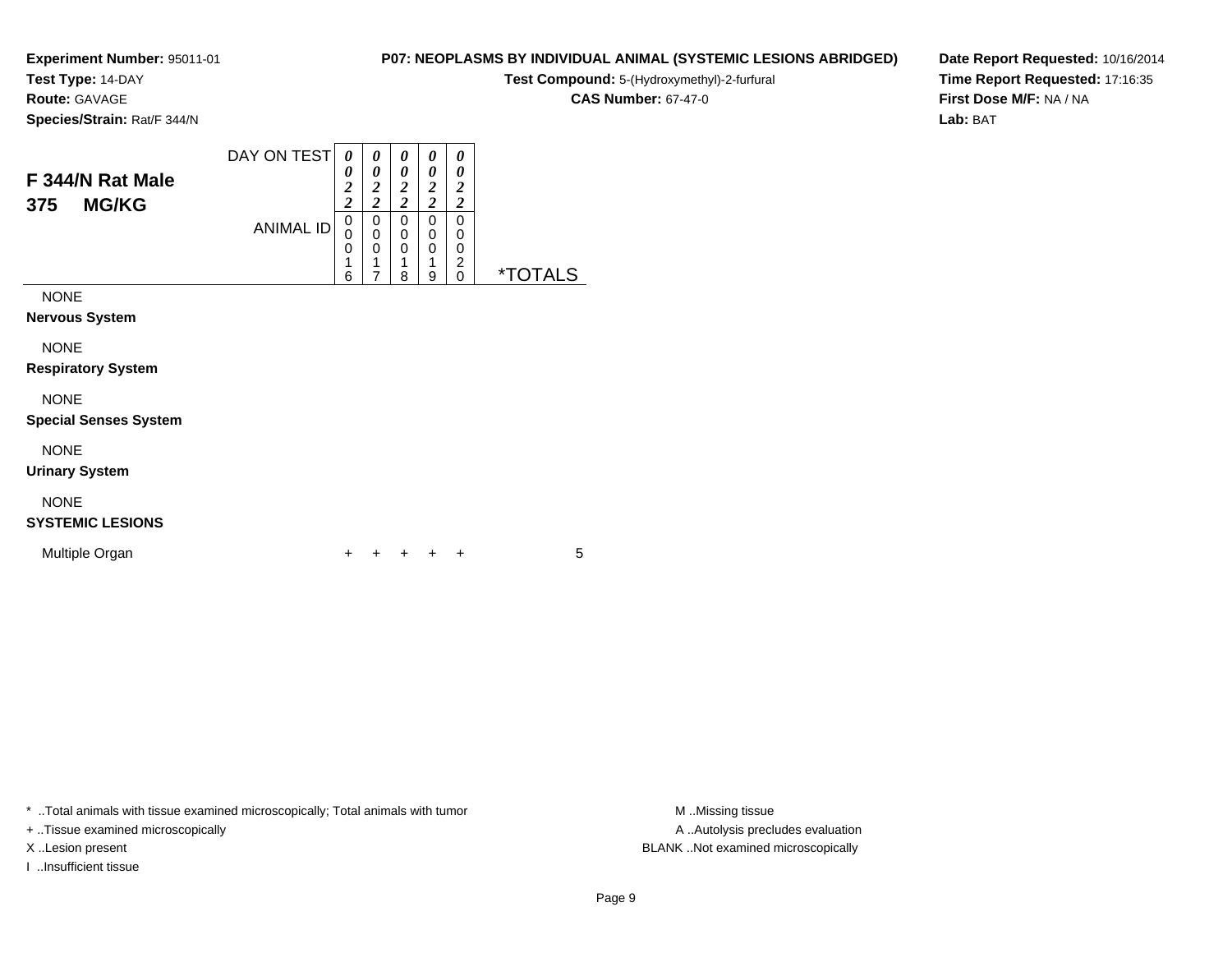**Test Type:** 14-DAY

**Route:** GAVAGE

**Species/Strain:** Rat/F 344/N

### **P07: NEOPLASMS BY INDIVIDUAL ANIMAL (SYSTEMIC LESIONS ABRIDGED)**

**Test Compound:** 5-(Hydroxymethyl)-2-furfural

**CAS Number:** 67-47-0

**Date Report Requested:** 10/16/2014**Time Report Requested:** 17:16:35**First Dose M/F:** NA / NA**Lab:** BAT

| F 344/N Rat Male<br><b>MG/KG</b><br>750                 | DAY ON TEST      |                                                                                      | 0<br>0<br>$\frac{2}{2}$                | 0<br>$\pmb{\theta}$<br>$\frac{2}{2}$         | 0<br>0<br>$\frac{2}{2}$                      | 0<br>$\boldsymbol{\theta}$<br>$\boldsymbol{2}$<br>$\boldsymbol{2}$ |                       |
|---------------------------------------------------------|------------------|--------------------------------------------------------------------------------------|----------------------------------------|----------------------------------------------|----------------------------------------------|--------------------------------------------------------------------|-----------------------|
|                                                         | <b>ANIMAL ID</b> | $\mathbf 0$<br>$\mathbf 0$<br>$\mathbf 0$<br>$\overline{\mathbf{c}}$<br>$\mathbf{1}$ | $\mathsf 0$<br>0<br>0<br>$\frac{2}{2}$ | $\pmb{0}$<br>0<br>$\pmb{0}$<br>$\frac{2}{3}$ | $\pmb{0}$<br>0<br>$\pmb{0}$<br>$\frac{2}{4}$ | $\pmb{0}$<br>$\mathbf 0$<br>0<br>$\frac{2}{5}$                     | <i><b>*TOTALS</b></i> |
| <b>Alimentary System</b>                                |                  |                                                                                      |                                        |                                              |                                              |                                                                    |                       |
| Intestine Large, Colon<br>Liver<br>Stomach, Forestomach |                  | +<br>$+$<br>$+$                                                                      | $\ddot{}$<br>$+$<br>$+$                | $\ddot{}$<br>$+$<br>$+$                      | $\ddot{}$<br>$+$                             | $\ddot{}$<br>$\ddot{}$<br>$+$ $+$                                  | 5<br>5<br>5           |
| Stomach, Glandular<br><b>Cardiovascular System</b>      |                  | $\ddot{}$                                                                            | $\ddot{}$                              | $+$                                          | $+$                                          | $\ddot{}$                                                          | 5                     |
| <b>NONE</b><br><b>Endocrine System</b>                  |                  |                                                                                      |                                        |                                              |                                              |                                                                    |                       |
| <b>NONE</b><br><b>General Body System</b>               |                  |                                                                                      |                                        |                                              |                                              |                                                                    |                       |
| <b>NONE</b><br><b>Genital System</b>                    |                  |                                                                                      |                                        |                                              |                                              |                                                                    |                       |
| <b>NONE</b><br><b>Hematopoietic System</b>              |                  |                                                                                      |                                        |                                              |                                              |                                                                    |                       |
| <b>NONE</b><br><b>Integumentary System</b>              |                  |                                                                                      |                                        |                                              |                                              |                                                                    |                       |
| <b>NONE</b><br><b>Musculoskeletal System</b>            |                  |                                                                                      |                                        |                                              |                                              |                                                                    |                       |

\* ..Total animals with tissue examined microscopically; Total animals with tumor **M** . Missing tissue M ..Missing tissue

+ ..Tissue examined microscopically

I ..Insufficient tissue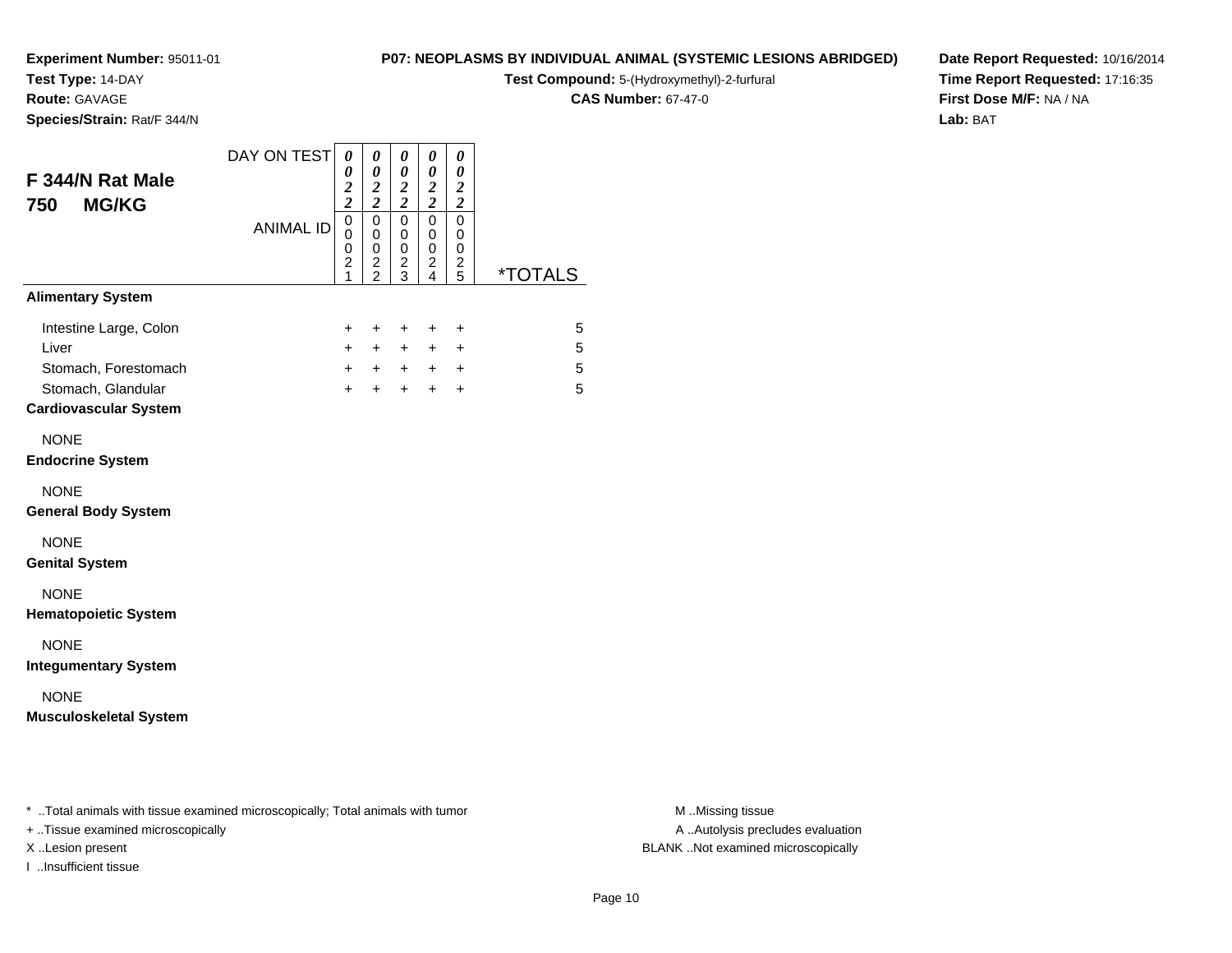**Test Type:** 14-DAY

**Route:** GAVAGE

**Species/Strain:** Rat/F 344/N

#### DAY ON TEST**F 344/N Rat Male750 MG/KG**ANIMAL ID*0 0 2 2*0<br>0<br>0<br>2<br>1 *0 0 2 2* 0 0 0 2 2*0 0 2 2* 0 0 0 2 3*0 0 2 2* 0 0 0 2 4*0 0 2 2* 0 00<br>2<br>=

NONE

**Nervous System**

NONE

**Respiratory System**

NONE

**Special Senses System**

NONE

**Urinary System**

# NONE

**SYSTEMIC LESIONS**

Multiple Organn  $+$ 

<sup>+</sup> <sup>+</sup> <sup>+</sup> <sup>+</sup> <sup>5</sup>

\* ..Total animals with tissue examined microscopically; Total animals with tumor **M** ..Missing tissue M ..Missing tissue

+ ..Tissue examined microscopically

X ..Lesion present BLANK ..Not examined microscopically

I ..Insufficient tissue

**CAS Number:** 67-47-0

5 \*TOTALS

**P07: NEOPLASMS BY INDIVIDUAL ANIMAL (SYSTEMIC LESIONS ABRIDGED)Test Compound:** 5-(Hydroxymethyl)-2-furfural

**Date Report Requested:** 10/16/2014**Time Report Requested:** 17:16:35**First Dose M/F:** NA / NA**Lab:** BAT

A ..Autolysis precludes evaluation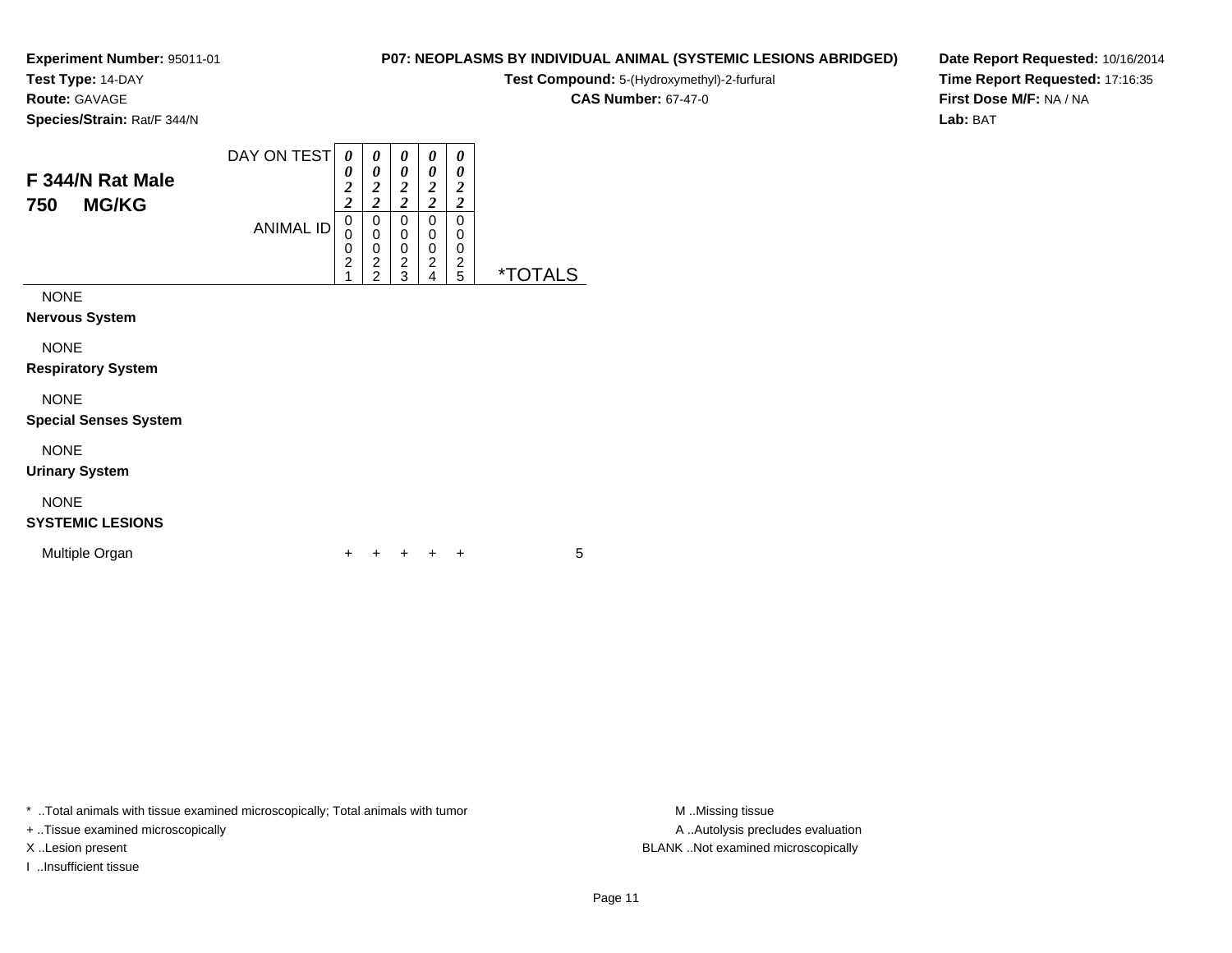**Test Type:** 14-DAY

**Route:** GAVAGE

**Species/Strain:** Rat/F 344/N

# **P07: NEOPLASMS BY INDIVIDUAL ANIMAL (SYSTEMIC LESIONS ABRIDGED)**

**Test Compound:** 5-(Hydroxymethyl)-2-furfural

**CAS Number:** 67-47-0

**Date Report Requested:** 10/16/2014**Time Report Requested:** 17:16:35**First Dose M/F:** NA / NA**Lab:** BAT

| F 344/N Rat Male<br><b>MG/KG</b><br>1500                                                                      | DAY ON TEST      | 0<br>0<br>$\boldsymbol{\theta}$<br>6                      | $\pmb{\theta}$<br>$\boldsymbol{\theta}$<br>$\boldsymbol{2}$<br>$\overline{\mathbf{c}}$ | $\boldsymbol{\theta}$<br>$\pmb{\theta}$<br>$\frac{2}{2}$ | $\boldsymbol{\theta}$<br>$\boldsymbol{\theta}$<br>$\frac{2}{2}$  | 0<br>$\pmb{\theta}$<br>$\boldsymbol{2}$<br>$\boldsymbol{2}$ |                       |
|---------------------------------------------------------------------------------------------------------------|------------------|-----------------------------------------------------------|----------------------------------------------------------------------------------------|----------------------------------------------------------|------------------------------------------------------------------|-------------------------------------------------------------|-----------------------|
|                                                                                                               | <b>ANIMAL ID</b> | $\overline{0}$<br>$\mathbf 0$<br>0<br>$\overline{2}$<br>6 | $\mathbf 0$<br>0<br>0<br>$\boldsymbol{2}$<br>$\overline{7}$                            | $\mathsf 0$<br>$\mathbf 0$<br>0<br>$\overline{c}$<br>8   | $\mathbf 0$<br>$\mathbf 0$<br>$\mathbf 0$<br>$\overline{c}$<br>9 | $\mathbf 0$<br>0<br>0<br>3<br>0                             | <i><b>*TOTALS</b></i> |
| <b>Alimentary System</b>                                                                                      |                  |                                                           |                                                                                        |                                                          |                                                                  |                                                             |                       |
| Intestine Large, Colon<br>Liver<br>Stomach, Forestomach<br>Stomach, Glandular<br><b>Cardiovascular System</b> |                  | $\ddot{}$<br>$\ddot{}$<br>$\ddot{}$<br>$+$                | $+$<br>$+$<br>$+$<br>$+$                                                               | $+$<br>$+$<br>$+$<br>$+$                                 | $\ddot{}$<br>$+$<br>$+$ $-$<br>$+$                               | $\ddot{}$<br>$\ddot{}$<br>$\ddot{}$<br>$\ddot{}$            | 5<br>5<br>5<br>5      |
| <b>NONE</b><br><b>Endocrine System</b>                                                                        |                  |                                                           |                                                                                        |                                                          |                                                                  |                                                             |                       |
| <b>NONE</b><br><b>General Body System</b>                                                                     |                  |                                                           |                                                                                        |                                                          |                                                                  |                                                             |                       |
| <b>NONE</b><br><b>Genital System</b>                                                                          |                  |                                                           |                                                                                        |                                                          |                                                                  |                                                             |                       |
| <b>NONE</b><br><b>Hematopoietic System</b>                                                                    |                  |                                                           |                                                                                        |                                                          |                                                                  |                                                             |                       |
| <b>NONE</b><br><b>Integumentary System</b>                                                                    |                  |                                                           |                                                                                        |                                                          |                                                                  |                                                             |                       |
| <b>NONE</b>                                                                                                   |                  |                                                           |                                                                                        |                                                          |                                                                  |                                                             |                       |

\* ..Total animals with tissue examined microscopically; Total animals with tumor **M** . Missing tissue M ..Missing tissue

+ ..Tissue examined microscopically

I ..Insufficient tissue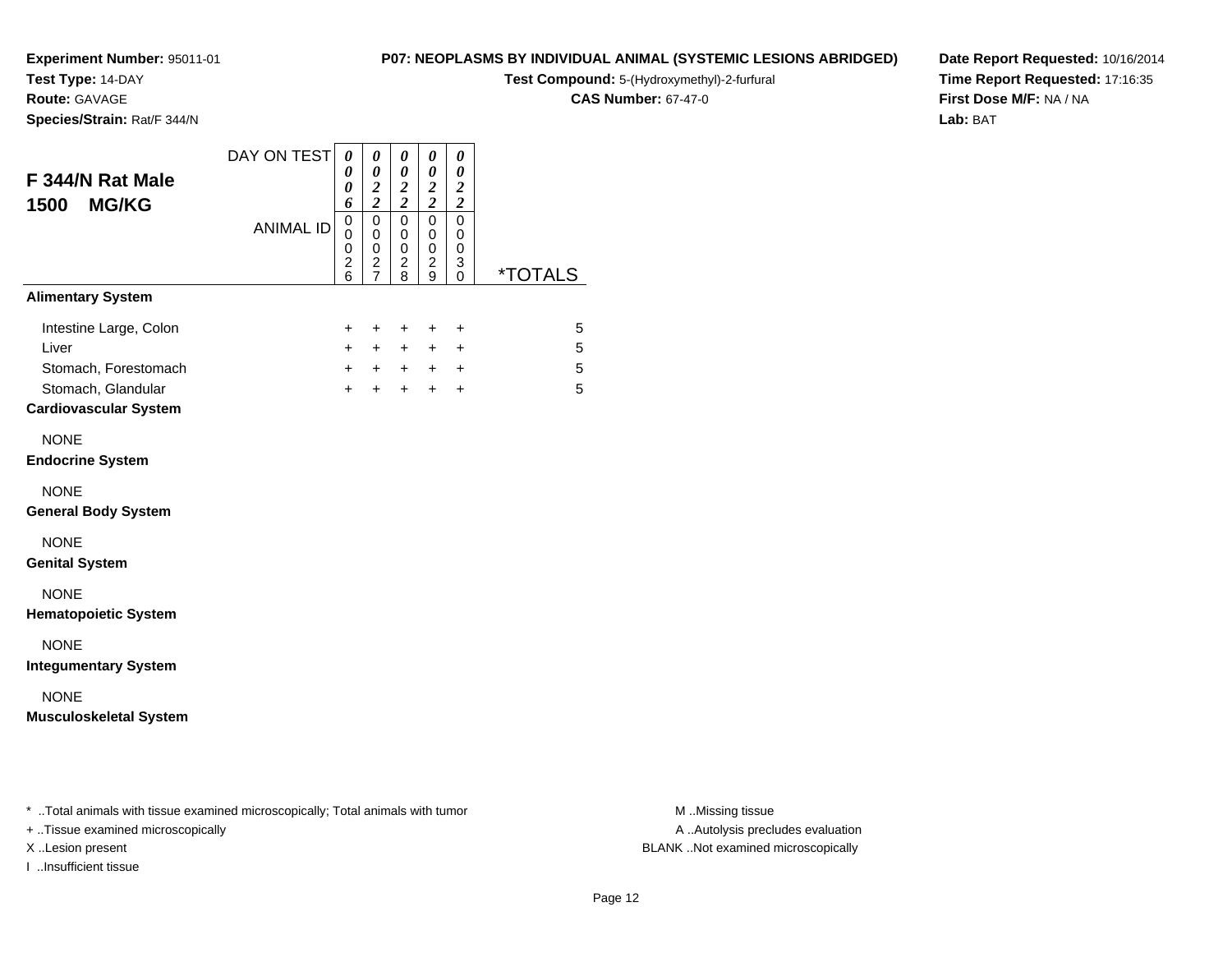**Test Type:** 14-DAY

**Route:** GAVAGE

**Species/Strain:** Rat/F 344/N

#### DAY ON TEST**F 344/N Rat Male1500 MG/KG**ANIMAL ID*0 0 0 6* 0 0 0 2 6*0 0 2 2*0<br>0<br>0<br>2<br>7 *0 0 2 2* 0 0 0 2 8*0 0 2 2* 0 0 0 2 9*0 0 2 2* 0 00 3

NONE

**Nervous System**

NONE

**Respiratory System**

NONE

**Special Senses System**

NONE

**Urinary System**

NONE

**SYSTEMIC LESIONS**

Multiple Organn  $+$ 



0 \*TOTALS

\*\*\*END OF MALE DATA\*\*\*

**P07: NEOPLASMS BY INDIVIDUAL ANIMAL (SYSTEMIC LESIONS ABRIDGED)Test Compound:** 5-(Hydroxymethyl)-2-furfural **CAS Number:** 67-47-0

\* ..Total animals with tissue examined microscopically; Total animals with tumor **M** ..Missing tissue M ..Missing tissue

+ ..Tissue examined microscopically

I ..Insufficient tissue

A .. Autolysis precludes evaluation X ..Lesion present BLANK ..Not examined microscopically

**Date Report Requested:** 10/16/2014**Time Report Requested:** 17:16:35**First Dose M/F:** NA / NA**Lab:** BAT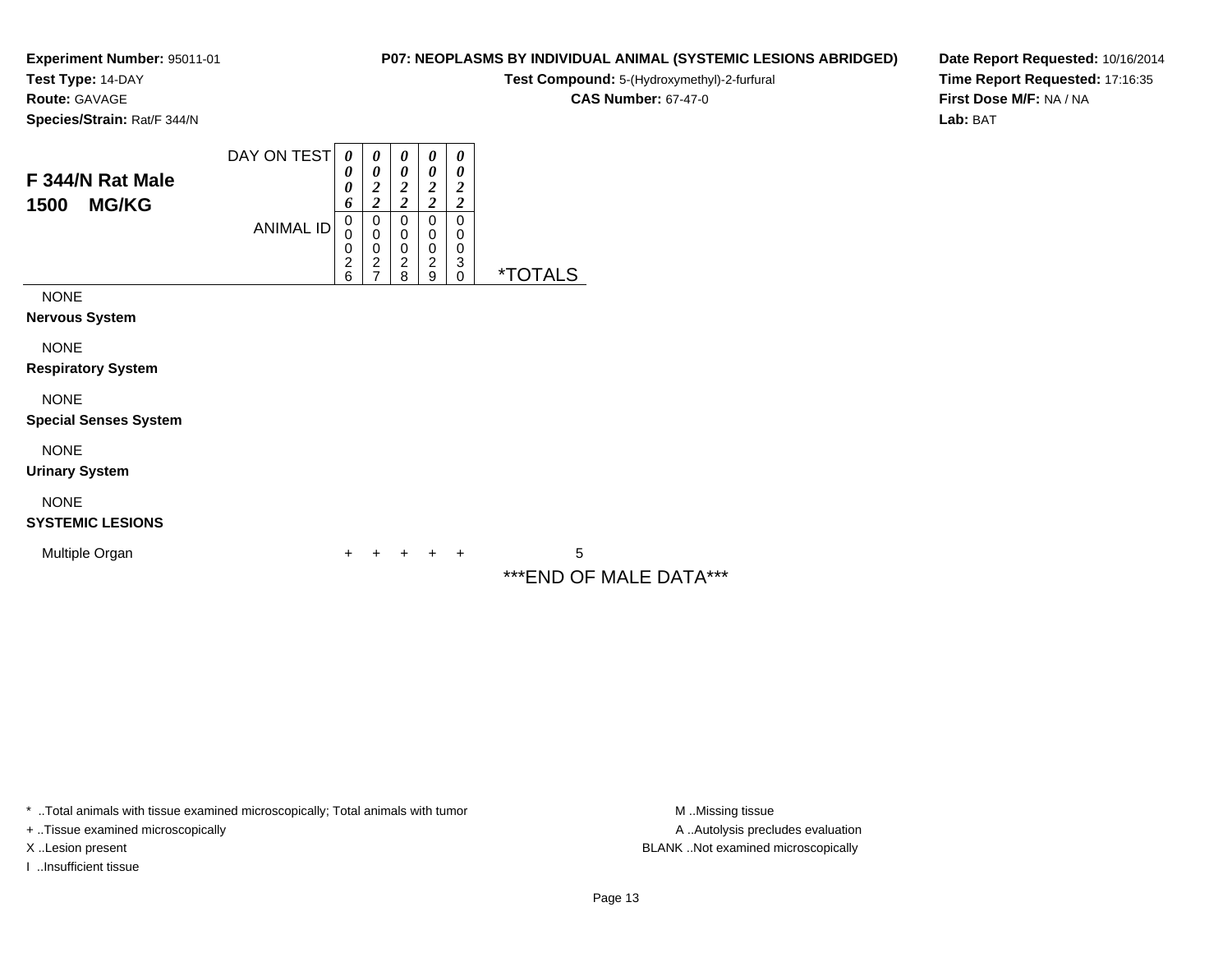**Test Type:** 14-DAY

**Route:** GAVAGE

**Species/Strain:** Rat/F 344/N

### **P07: NEOPLASMS BY INDIVIDUAL ANIMAL (SYSTEMIC LESIONS ABRIDGED)**

**Test Compound:** 5-(Hydroxymethyl)-2-furfural

**CAS Number:** 67-47-0

**Date Report Requested:** 10/16/2014**Time Report Requested:** 17:16:35**First Dose M/F:** NA / NA**Lab:** BAT

| <b>F 344/N Rat Female</b><br>0 MG/KG                                                                          | DAY ON TEST      | $\boldsymbol{\theta}$<br>0<br>$\frac{2}{2}$ | 0<br>$\boldsymbol{\theta}$<br>$\boldsymbol{2}$<br>$\overline{\mathbf{c}}$ | 0<br>$\pmb{\theta}$<br>$\frac{2}{2}$ | 0<br>0<br>$\frac{2}{2}$                                                        | 0<br>$\boldsymbol{\theta}$<br>$\boldsymbol{2}$<br>$\overline{c}$ |                       |
|---------------------------------------------------------------------------------------------------------------|------------------|---------------------------------------------|---------------------------------------------------------------------------|--------------------------------------|--------------------------------------------------------------------------------|------------------------------------------------------------------|-----------------------|
|                                                                                                               | <b>ANIMAL ID</b> | $\mathbf 0$<br>0<br>0<br>3<br>1             | $\mathbf 0$<br>0<br>0<br>$\frac{3}{2}$                                    | $\mathbf 0$<br>0<br>0<br>3<br>3      | $\mathbf 0$<br>0<br>$\mathbf 0$<br>$\ensuremath{\mathsf{3}}$<br>$\overline{4}$ | $\mathbf 0$<br>0<br>0<br>3<br>5                                  | <i><b>*TOTALS</b></i> |
| <b>Alimentary System</b>                                                                                      |                  |                                             |                                                                           |                                      |                                                                                |                                                                  |                       |
| Intestine Large, Colon<br>Liver<br>Stomach, Forestomach<br>Stomach, Glandular<br><b>Cardiovascular System</b> |                  | +<br>$\ddot{}$<br>$+$<br>$\ddot{}$          | $\ddot{}$<br>$+$<br>$+$<br>$+$                                            | $\ddot{}$<br>$+$<br>$+$<br>$+$       | +<br>$+$ $-$<br>$+$                                                            | +<br>$\ddot{}$<br>$+$ $+$<br>$\ddot{}$                           | 5<br>5<br>5<br>5      |
| <b>NONE</b><br><b>Endocrine System</b>                                                                        |                  |                                             |                                                                           |                                      |                                                                                |                                                                  |                       |
| <b>NONE</b><br><b>General Body System</b>                                                                     |                  |                                             |                                                                           |                                      |                                                                                |                                                                  |                       |
| <b>NONE</b><br><b>Genital System</b>                                                                          |                  |                                             |                                                                           |                                      |                                                                                |                                                                  |                       |
| <b>NONE</b><br><b>Hematopoietic System</b>                                                                    |                  |                                             |                                                                           |                                      |                                                                                |                                                                  |                       |
| <b>NONE</b><br><b>Integumentary System</b>                                                                    |                  |                                             |                                                                           |                                      |                                                                                |                                                                  |                       |
| <b>NONE</b><br><b>Musculoskeletal System</b>                                                                  |                  |                                             |                                                                           |                                      |                                                                                |                                                                  |                       |

\* ..Total animals with tissue examined microscopically; Total animals with tumor **M** . Missing tissue M ..Missing tissue

+ ..Tissue examined microscopically

I ..Insufficient tissue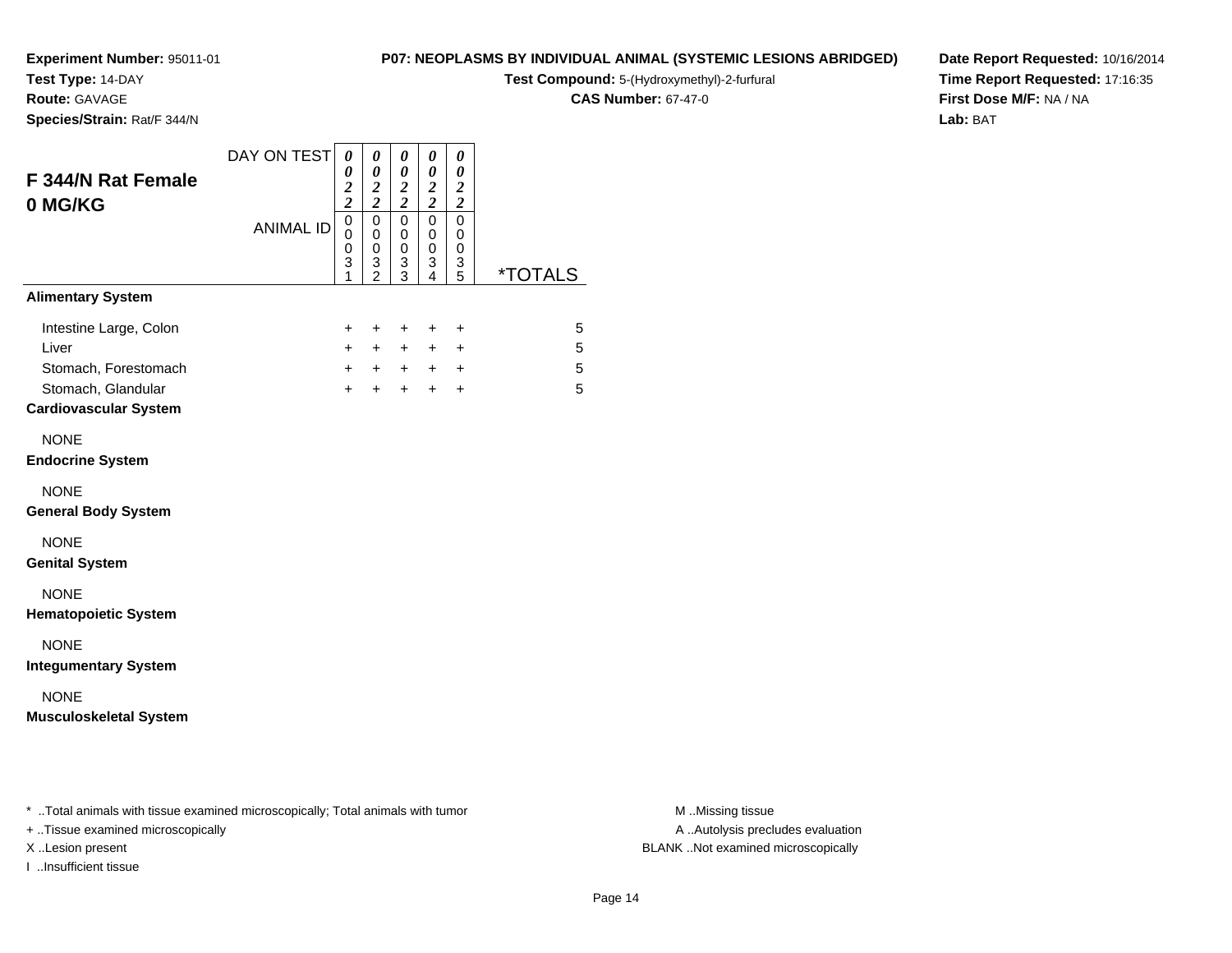**Test Type:** 14-DAY

**Route:** GAVAGE

**Species/Strain:** Rat/F 344/N

# **P07: NEOPLASMS BY INDIVIDUAL ANIMAL (SYSTEMIC LESIONS ABRIDGED)**

**Test Compound:** 5-(Hydroxymethyl)-2-furfural

**CAS Number:** 67-47-0

**Date Report Requested:** 10/16/2014**Time Report Requested:** 17:16:36**First Dose M/F:** NA / NA**Lab:** BAT

| F 344/N Rat Female<br>0 MG/KG        | DAY ON TEST      | 0<br>0<br>2<br>$\overline{\mathbf{c}}$ | 0<br>0<br>2<br>2      | 0<br>0<br>2<br>2             | 0<br>0<br>2<br>2      | 0<br>0<br>2<br>2             |                       |
|--------------------------------------|------------------|----------------------------------------|-----------------------|------------------------------|-----------------------|------------------------------|-----------------------|
|                                      | <b>ANIMAL ID</b> | 0<br>0<br>0<br>3                       | 0<br>0<br>0<br>3<br>າ | 0<br>$\Omega$<br>0<br>3<br>3 | 0<br>0<br>0<br>3<br>4 | $\Omega$<br>0<br>0<br>3<br>5 | <i><b>*TOTALS</b></i> |
| <b>NONE</b><br><b>Nervous System</b> |                  |                                        |                       |                              |                       |                              |                       |
| .                                    |                  |                                        |                       |                              |                       |                              |                       |

NONE

**Respiratory System**

# NONE

#### **Special Senses System**

NONE

**Urinary System**

# NONE

# **SYSTEMIC LESIONS**

Multiple Organn  $+$ 

<sup>+</sup> <sup>+</sup> <sup>+</sup> <sup>+</sup> <sup>5</sup>

\* ..Total animals with tissue examined microscopically; Total animals with tumor **M** ...Missing tissue M ...Missing tissue

+ ..Tissue examined microscopically

I ..Insufficient tissue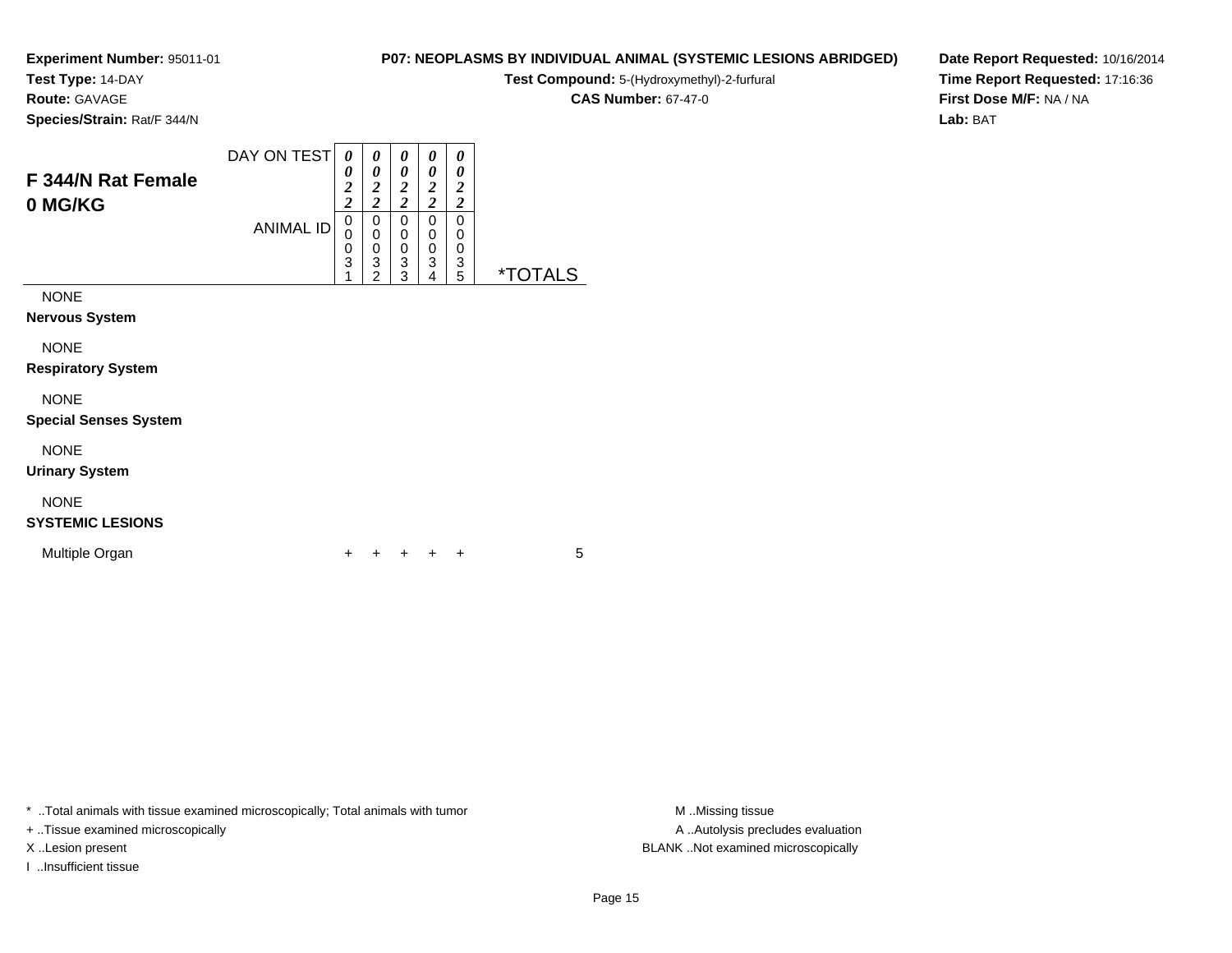**Test Type:** 14-DAY

**Route:** GAVAGE

**Species/Strain:** Rat/F 344/N

# **P07: NEOPLASMS BY INDIVIDUAL ANIMAL (SYSTEMIC LESIONS ABRIDGED)**

**Test Compound:** 5-(Hydroxymethyl)-2-furfural

**CAS Number:** 67-47-0

**Date Report Requested:** 10/16/2014**Time Report Requested:** 17:16:36**First Dose M/F:** NA / NA**Lab:** BAT

| F 344/N Rat Female<br>94 MG/KG                                                                                | DAY ON TEST      |                                                                               | $\pmb{\theta}$<br>0<br>$\boldsymbol{2}$<br>$\overline{2}$ | $\boldsymbol{\theta}$<br>0<br>$\frac{2}{2}$                                            | $\pmb{\theta}$<br>0<br>$\frac{2}{2}$                    | 0<br>0<br>$\boldsymbol{2}$<br>$\overline{c}$ |                       |
|---------------------------------------------------------------------------------------------------------------|------------------|-------------------------------------------------------------------------------|-----------------------------------------------------------|----------------------------------------------------------------------------------------|---------------------------------------------------------|----------------------------------------------|-----------------------|
|                                                                                                               | <b>ANIMAL ID</b> | $\mathbf 0$<br>$\mathbf 0$<br>$\mathbf 0$<br>$\overline{3}$<br>$\overline{6}$ | $\mathbf 0$<br>$\mathbf 0$<br>0<br>3<br>$\overline{7}$    | $\mathbf 0$<br>$\mathbf 0$<br>$\pmb{0}$<br>$\ensuremath{\mathsf{3}}$<br>$\overline{8}$ | $\mathbf 0$<br>0<br>0<br>$\ensuremath{\mathsf{3}}$<br>9 | 0<br>0<br>0<br>4<br>0                        | <i><b>*TOTALS</b></i> |
| <b>Alimentary System</b>                                                                                      |                  |                                                                               |                                                           |                                                                                        |                                                         |                                              |                       |
| Intestine Large, Colon<br>Liver<br>Stomach, Forestomach<br>Stomach, Glandular<br><b>Cardiovascular System</b> |                  | $\ddot{}$<br>$\ddot{}$<br>$\ddot{}$<br>$+$                                    | $\ddot{}$<br>$\ddot{}$<br>$+$<br>$\ddot{}$                | $\ddot{}$<br>$+$<br>$+$<br>$+$                                                         | $\pm$<br>$+$<br>$+$                                     | $\ddot{}$<br>+<br>$+$ $+$<br>$+$             | 5<br>5<br>5<br>5      |
| <b>NONE</b><br><b>Endocrine System</b>                                                                        |                  |                                                                               |                                                           |                                                                                        |                                                         |                                              |                       |
| <b>NONE</b><br><b>General Body System</b>                                                                     |                  |                                                                               |                                                           |                                                                                        |                                                         |                                              |                       |
| <b>NONE</b><br><b>Genital System</b>                                                                          |                  |                                                                               |                                                           |                                                                                        |                                                         |                                              |                       |
| <b>NONE</b><br><b>Hematopoietic System</b>                                                                    |                  |                                                                               |                                                           |                                                                                        |                                                         |                                              |                       |
| <b>NONE</b><br><b>Integumentary System</b>                                                                    |                  |                                                                               |                                                           |                                                                                        |                                                         |                                              |                       |
| <b>NONE</b><br><b>Musculoskeletal System</b>                                                                  |                  |                                                                               |                                                           |                                                                                        |                                                         |                                              |                       |

\* ..Total animals with tissue examined microscopically; Total animals with tumor **M** . Missing tissue M ..Missing tissue

+ ..Tissue examined microscopically

I ..Insufficient tissue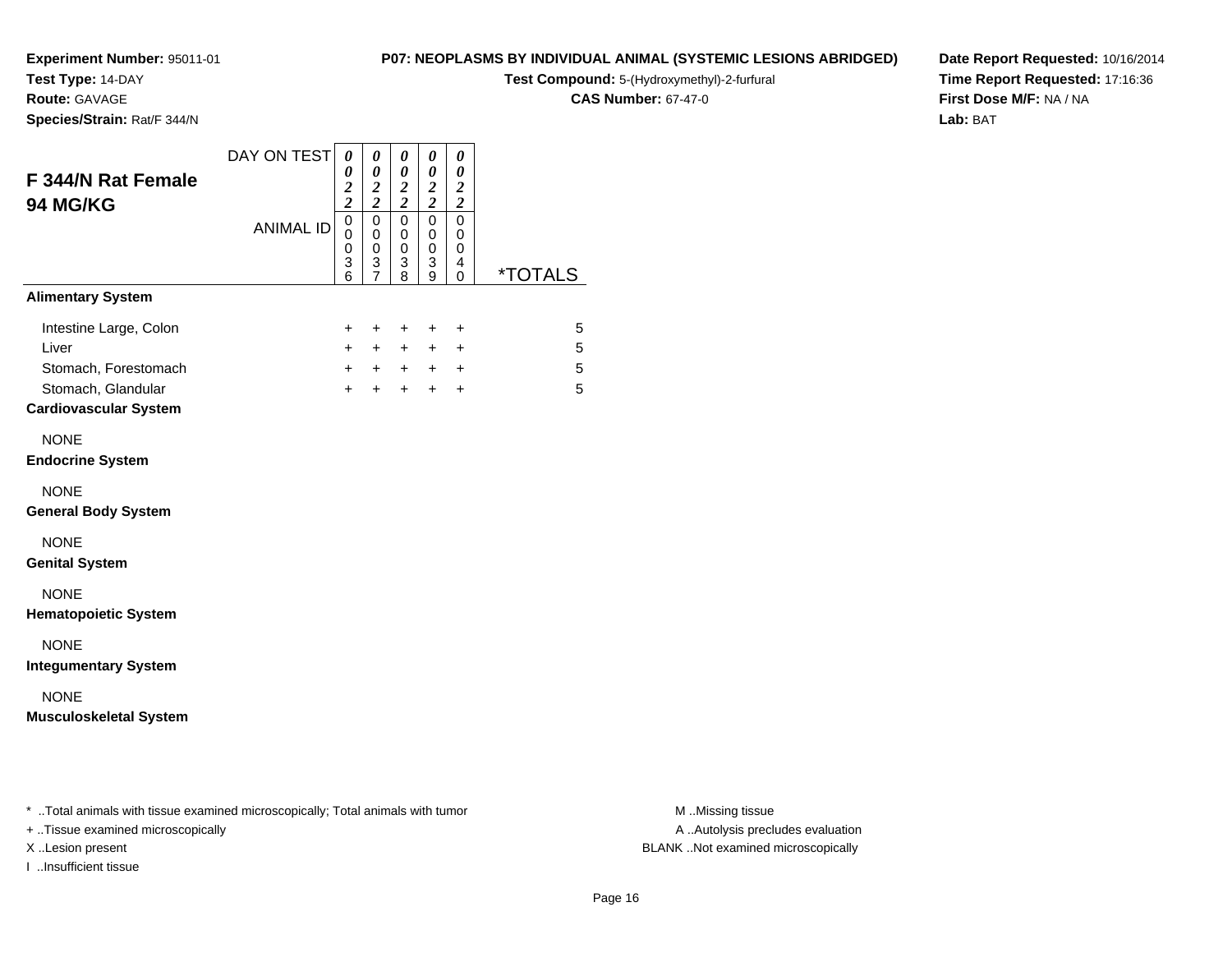**Test Type:** 14-DAY

**Route:** GAVAGE

**Species/Strain:** Rat/F 344/N

# **P07: NEOPLASMS BY INDIVIDUAL ANIMAL (SYSTEMIC LESIONS ABRIDGED)**

**Test Compound:** 5-(Hydroxymethyl)-2-furfural

**CAS Number:** 67-47-0

**Date Report Requested:** 10/16/2014**Time Report Requested:** 17:16:36**First Dose M/F:** NA / NA**Lab:** BAT

| <b>F 344/N Rat Female</b><br><b>94 MG/KG</b> | DAY ON TEST      | 0<br>0<br>2<br>2 | 0<br>0<br>2<br>ി<br>∠ | 0<br>0<br>$\overline{2}$<br>2 | 0<br>0<br>2<br>2 | 0<br>0<br>2<br>2 |                       |
|----------------------------------------------|------------------|------------------|-----------------------|-------------------------------|------------------|------------------|-----------------------|
|                                              | <b>ANIMAL ID</b> | 0<br>0<br>0<br>3 | 0<br>0<br>0<br>3      | 0<br>0<br>0<br>3              | 0<br>0<br>0<br>3 | 0<br>0<br>0<br>4 |                       |
|                                              |                  | 6                |                       | 8                             | 9                | 0                | <i><b>*TOTALS</b></i> |
| <b>NONE</b><br><b>Nervous System</b>         |                  |                  |                       |                               |                  |                  |                       |

NONE

**Respiratory System**

# NONE

**Special Senses System**

NONE

**Urinary System**

# NONE

# **SYSTEMIC LESIONS**

Multiple Organn  $+$ 

<sup>+</sup> <sup>+</sup> <sup>+</sup> <sup>+</sup> <sup>5</sup>

\* ..Total animals with tissue examined microscopically; Total animals with tumor **M** ...Missing tissue M ...Missing tissue

+ ..Tissue examined microscopically

I ..Insufficient tissue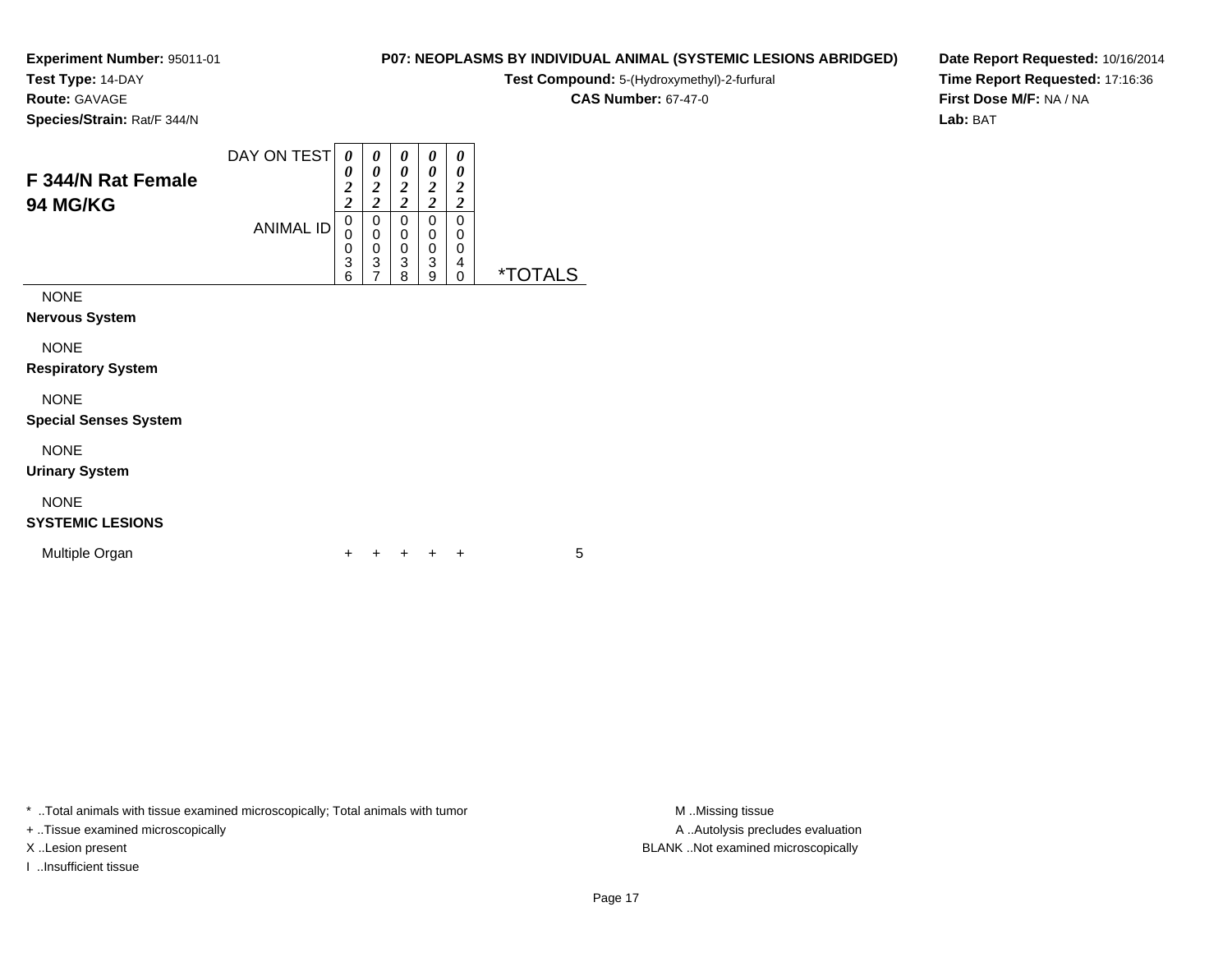**Test Type:** 14-DAY

**Route:** GAVAGE

**Species/Strain:** Rat/F 344/N

# **P07: NEOPLASMS BY INDIVIDUAL ANIMAL (SYSTEMIC LESIONS ABRIDGED)**

**Test Compound:** 5-(Hydroxymethyl)-2-furfural

**CAS Number:** 67-47-0

**Date Report Requested:** 10/16/2014**Time Report Requested:** 17:16:36**First Dose M/F:** NA / NA**Lab:** BAT

| <b>F 344/N Rat Female</b><br><b>MG/KG</b><br>188                                                              | DAY ON TEST      | 0<br>$\boldsymbol{\theta}$<br>$\frac{2}{2}$ | 0<br>$\pmb{\theta}$<br>$\boldsymbol{2}$<br>$\boldsymbol{2}$ | 0<br>$\pmb{\theta}$<br>$\frac{2}{2}$ | 0<br>$\boldsymbol{\theta}$<br>$\frac{2}{2}$  | 0<br>$\boldsymbol{\theta}$<br>$\boldsymbol{2}$<br>$\boldsymbol{2}$ |                       |
|---------------------------------------------------------------------------------------------------------------|------------------|---------------------------------------------|-------------------------------------------------------------|--------------------------------------|----------------------------------------------|--------------------------------------------------------------------|-----------------------|
|                                                                                                               | <b>ANIMAL ID</b> | $\overline{0}$<br>0<br>0<br>4<br>1          | $\mathsf 0$<br>$\mathbf 0$<br>0<br>4<br>$\overline{2}$      | $\pmb{0}$<br>0<br>0<br>4<br>3        | $\mathbf 0$<br>0<br>0<br>4<br>$\overline{4}$ | $\pmb{0}$<br>0<br>0<br>4<br>5                                      | <i><b>*TOTALS</b></i> |
| <b>Alimentary System</b>                                                                                      |                  |                                             |                                                             |                                      |                                              |                                                                    |                       |
| Intestine Large, Colon<br>Liver<br>Stomach, Forestomach<br>Stomach, Glandular<br><b>Cardiovascular System</b> |                  | +<br>$+$<br>$+$<br>$+$                      | $\ddot{}$<br>$+$<br>$+$<br>$+$                              | +<br>$+$<br>$+$<br>$+$               | $\ddot{}$<br>$+$<br>$+$<br>$+$               | $\ddot{}$<br>+<br>$\ddot{}$<br>$+$                                 | 5<br>5<br>5<br>5      |
| <b>NONE</b><br><b>Endocrine System</b>                                                                        |                  |                                             |                                                             |                                      |                                              |                                                                    |                       |
| <b>NONE</b><br><b>General Body System</b>                                                                     |                  |                                             |                                                             |                                      |                                              |                                                                    |                       |
| <b>NONE</b><br><b>Genital System</b>                                                                          |                  |                                             |                                                             |                                      |                                              |                                                                    |                       |
| <b>NONE</b><br><b>Hematopoietic System</b>                                                                    |                  |                                             |                                                             |                                      |                                              |                                                                    |                       |
| <b>NONE</b><br><b>Integumentary System</b>                                                                    |                  |                                             |                                                             |                                      |                                              |                                                                    |                       |
| <b>NONE</b><br><b>Musculoskeletal System</b>                                                                  |                  |                                             |                                                             |                                      |                                              |                                                                    |                       |

\* ..Total animals with tissue examined microscopically; Total animals with tumor **M** . Missing tissue M ..Missing tissue

+ ..Tissue examined microscopically

I ..Insufficient tissue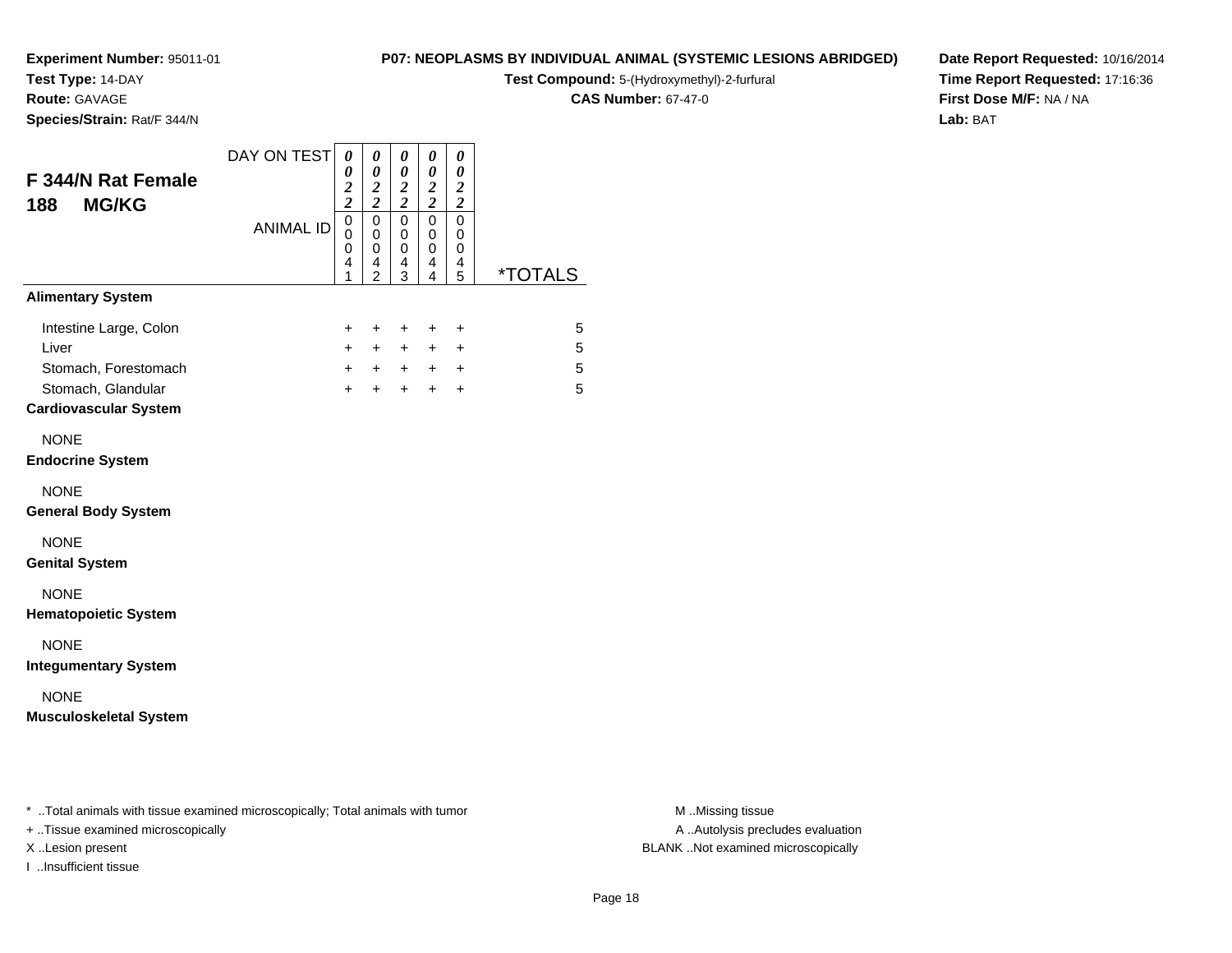**Test Type:** 14-DAY

**Route:** GAVAGE

**Species/Strain:** Rat/F 344/N

# **P07: NEOPLASMS BY INDIVIDUAL ANIMAL (SYSTEMIC LESIONS ABRIDGED)**

**Test Compound:** 5-(Hydroxymethyl)-2-furfural

**CAS Number:** 67-47-0

**Date Report Requested:** 10/16/2014**Time Report Requested:** 17:16:36**First Dose M/F:** NA / NA**Lab:** BAT

| <b>F 344/N Rat Female</b><br><b>MG/KG</b><br>188 | DAY ON TEST      | 0<br>0<br>2<br>2 | 0<br>0<br>2<br>ി<br>∠ | 0<br>0<br>2<br>2 | 0<br>0<br>2<br>2 | 0<br>0<br>2<br>2 |                       |
|--------------------------------------------------|------------------|------------------|-----------------------|------------------|------------------|------------------|-----------------------|
|                                                  | <b>ANIMAL ID</b> | 0<br>0           | 0<br>0                | 0<br>0           | 0<br>0           | 0<br>0           |                       |
|                                                  |                  | 0                | 0                     | 0                | 0                | 0                |                       |
|                                                  |                  | 4                | 4                     | 4                | 4                | 4                |                       |
|                                                  |                  |                  | າ                     | 3                | 4                | 5                | <i><b>*TOTALS</b></i> |
| <b>NONE</b>                                      |                  |                  |                       |                  |                  |                  |                       |
| <b>Nervous System</b>                            |                  |                  |                       |                  |                  |                  |                       |

NONE

**Respiratory System**

### NONE

**Special Senses System**

NONE

**Urinary System**

# NONE

# **SYSTEMIC LESIONS**

Multiple Organn  $+$ 

<sup>+</sup> <sup>+</sup> <sup>+</sup> <sup>+</sup> <sup>5</sup>

\* ..Total animals with tissue examined microscopically; Total animals with tumor **M** ...Missing tissue M ...Missing tissue

+ ..Tissue examined microscopically

I ..Insufficient tissue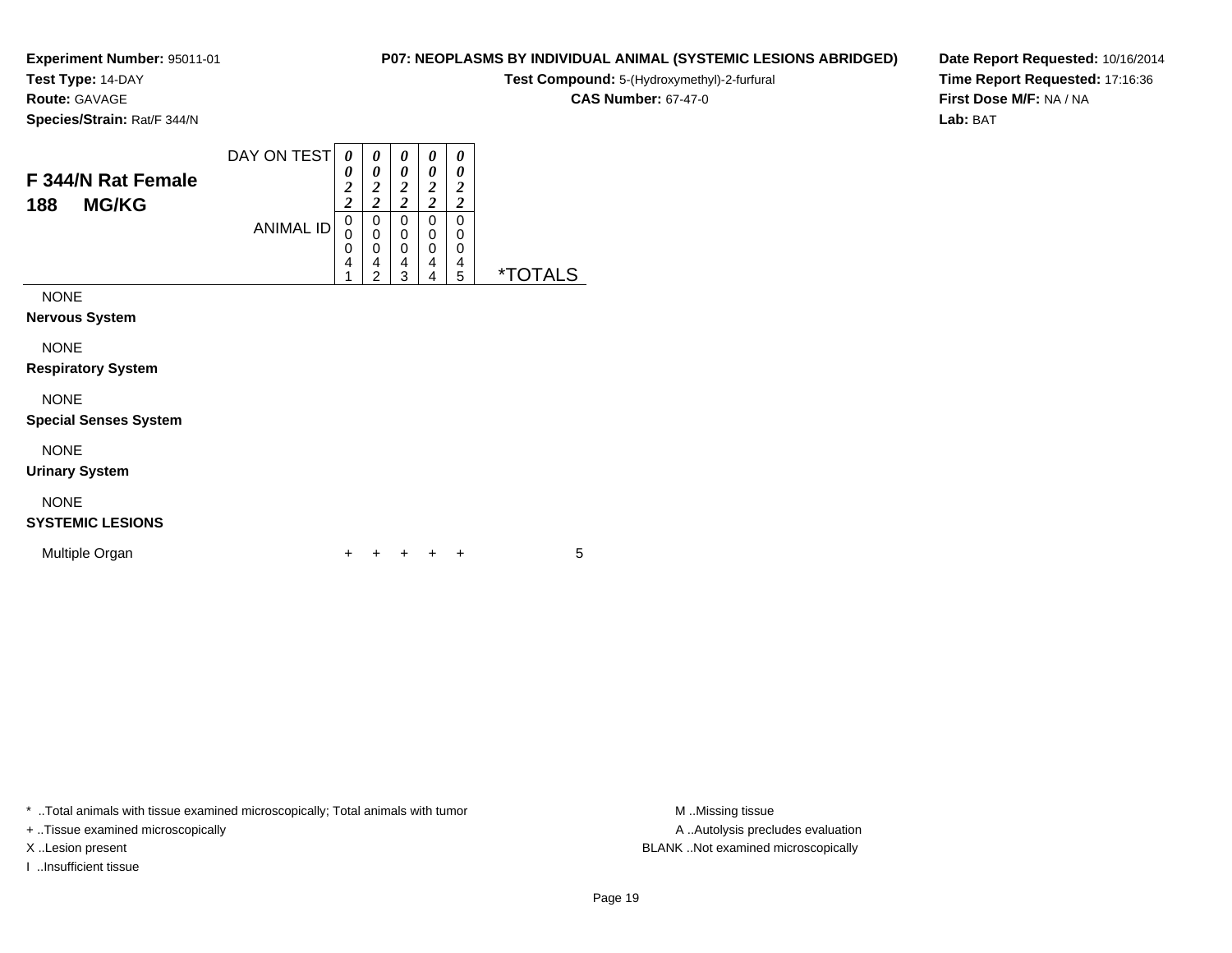**Test Type:** 14-DAY

**Route:** GAVAGE

**Species/Strain:** Rat/F 344/N

## **P07: NEOPLASMS BY INDIVIDUAL ANIMAL (SYSTEMIC LESIONS ABRIDGED)**

**Test Compound:** 5-(Hydroxymethyl)-2-furfural

**CAS Number:** 67-47-0

**Date Report Requested:** 10/16/2014**Time Report Requested:** 17:16:36**First Dose M/F:** NA / NA**Lab:** BAT

| 4<br>6<br>$\ddot{}$<br>$+$<br>$\ddot{}$ | 4<br>$\overline{7}$<br>$\ddot{}$<br>$+$<br>$+$<br>$+$<br>$+$ | 4<br>8<br>$\ddot{}$<br>$+$<br>$\ddot{}$ | 4<br>9<br>$\ddot{}$<br>$+$<br>$+$ $+$<br>$+$ | 5<br>0<br>$\ddot{}$<br>$\ddot{}$<br>$\ddot{}$<br>$\ddot{}$ | <i><b>*TOTALS</b></i><br>5<br>5<br>5<br>5 |
|-----------------------------------------|--------------------------------------------------------------|-----------------------------------------|----------------------------------------------|------------------------------------------------------------|-------------------------------------------|
|                                         |                                                              |                                         |                                              |                                                            |                                           |
|                                         |                                                              |                                         |                                              |                                                            |                                           |
|                                         |                                                              |                                         |                                              |                                                            |                                           |
|                                         |                                                              |                                         |                                              |                                                            |                                           |
|                                         |                                                              |                                         |                                              |                                                            |                                           |
|                                         |                                                              |                                         |                                              |                                                            |                                           |
|                                         |                                                              |                                         |                                              |                                                            |                                           |
|                                         |                                                              |                                         |                                              |                                                            |                                           |
|                                         |                                                              |                                         |                                              |                                                            |                                           |
|                                         |                                                              |                                         |                                              |                                                            |                                           |
|                                         |                                                              |                                         |                                              |                                                            |                                           |
|                                         |                                                              |                                         |                                              |                                                            |                                           |
|                                         |                                                              |                                         |                                              |                                                            |                                           |
|                                         |                                                              |                                         |                                              |                                                            |                                           |
|                                         |                                                              |                                         |                                              |                                                            |                                           |
|                                         |                                                              |                                         |                                              |                                                            |                                           |
|                                         |                                                              |                                         |                                              |                                                            |                                           |
|                                         |                                                              |                                         |                                              |                                                            |                                           |
|                                         |                                                              |                                         |                                              |                                                            |                                           |
|                                         |                                                              |                                         |                                              |                                                            |                                           |

\* ..Total animals with tissue examined microscopically; Total animals with tumor **M** . Missing tissue M ..Missing tissue

+ ..Tissue examined microscopically

I ..Insufficient tissue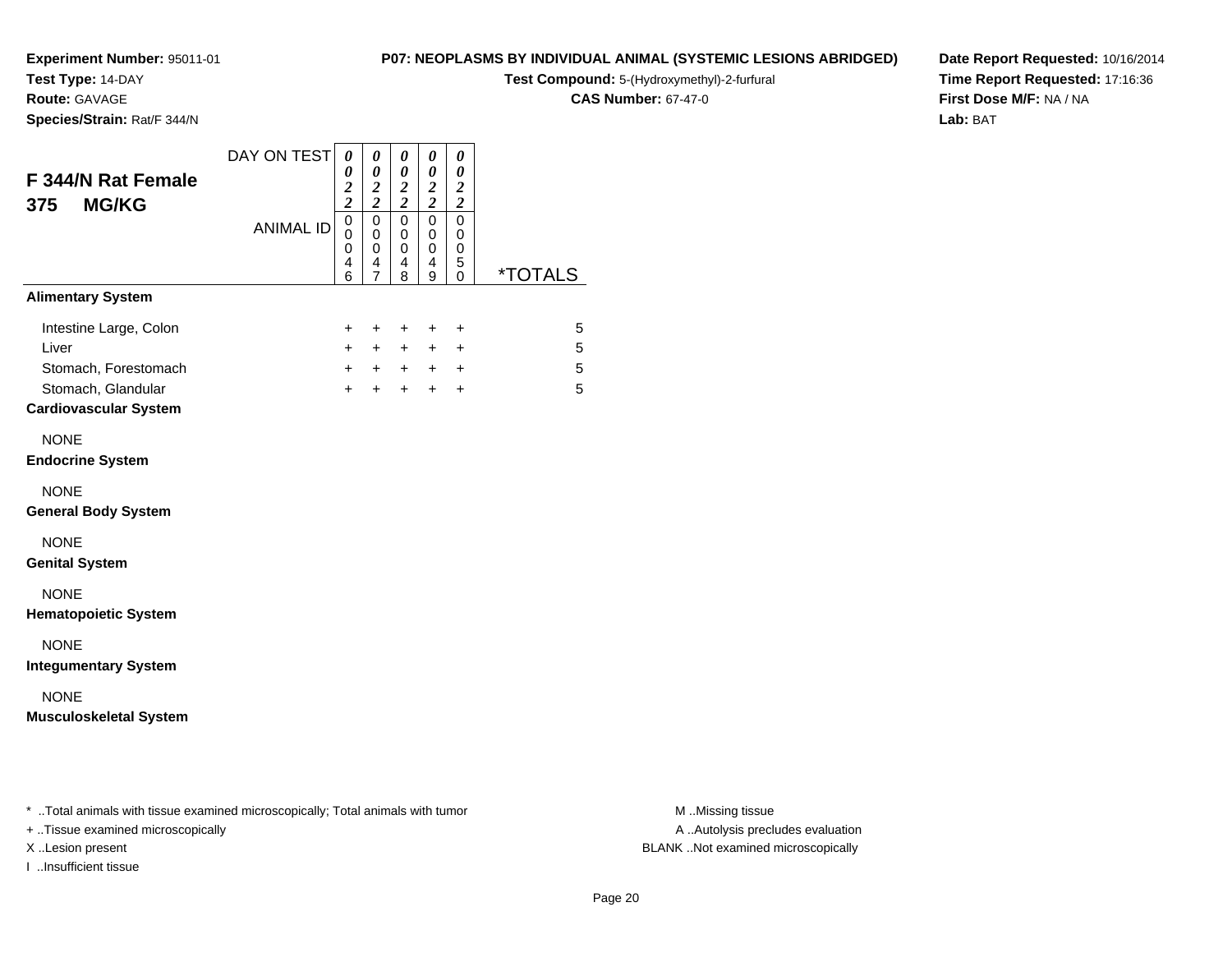**Test Type:** 14-DAY

**Route:** GAVAGE

**Species/Strain:** Rat/F 344/N

#### **P07: NEOPLASMS BY INDIVIDUAL ANIMAL (SYSTEMIC LESIONS ABRIDGED)**

**Test Compound:** 5-(Hydroxymethyl)-2-furfural

**CAS Number:** 67-47-0

**Date Report Requested:** 10/16/2014**Time Report Requested:** 17:16:36**First Dose M/F:** NA / NA**Lab:** BAT

| F 344/N Rat Female<br><b>MG/KG</b><br>375 | DAY ON TEST<br><b>ANIMAL ID</b> | 0<br>0<br>$\overline{2}$<br>$\overline{2}$<br>0<br>0<br>0<br>4<br>6 | 0<br>0<br>$\overline{2}$<br>ി<br>0<br>0<br>0<br>4<br>7 | 0<br>0<br>2<br>ി<br>0<br>0<br>0<br>4<br>8 | 0<br>0<br>2<br>2<br>0<br>$\mathbf 0$<br>0<br>4<br>9 | 0<br>0<br>2<br>2<br>0<br>0<br>0<br>5<br>0 | <i><b>*TOTALS</b></i> |
|-------------------------------------------|---------------------------------|---------------------------------------------------------------------|--------------------------------------------------------|-------------------------------------------|-----------------------------------------------------|-------------------------------------------|-----------------------|
| <b>NONE</b><br>Mamissica Occalana         |                                 |                                                                     |                                                        |                                           |                                                     |                                           |                       |

**Nervous System**

NONE

**Respiratory System**

NONE

**Special Senses System**

NONE

**Urinary System**

# NONE

**SYSTEMIC LESIONS**

Multiple Organn  $+$ 

<sup>+</sup> <sup>+</sup> <sup>+</sup> <sup>+</sup> <sup>5</sup>

\* ..Total animals with tissue examined microscopically; Total animals with tumor **M** ...Missing tissue M ...Missing tissue

+ ..Tissue examined microscopically

I ..Insufficient tissue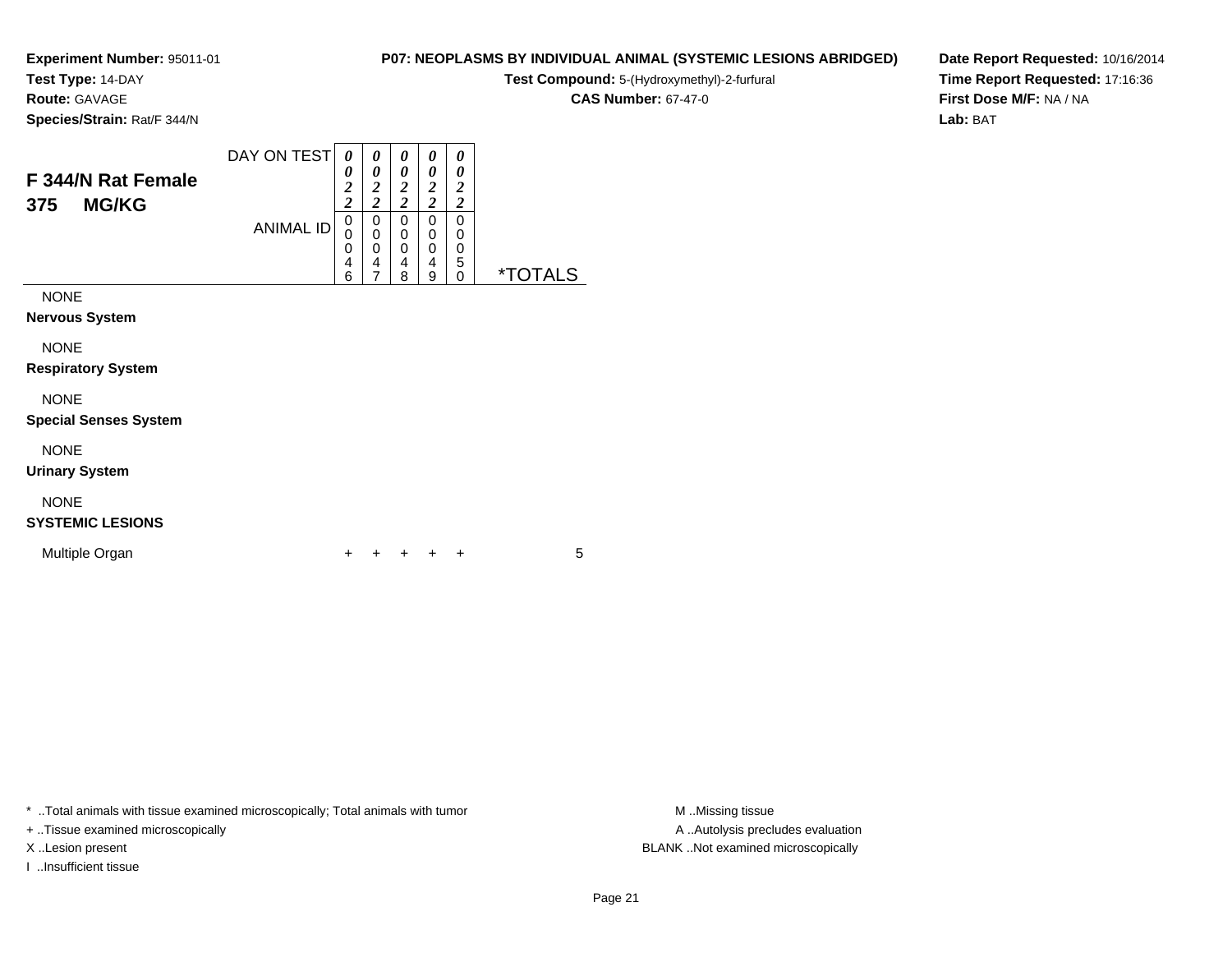**Test Type:** 14-DAY

**Route:** GAVAGE

**Species/Strain:** Rat/F 344/N

## **P07: NEOPLASMS BY INDIVIDUAL ANIMAL (SYSTEMIC LESIONS ABRIDGED)**

**Test Compound:** 5-(Hydroxymethyl)-2-furfural

**CAS Number:** 67-47-0

**Date Report Requested:** 10/16/2014**Time Report Requested:** 17:16:36**First Dose M/F:** NA / NA**Lab:** BAT

| F 344/N Rat Female<br><b>MG/KG</b><br>750                                  | DAY ON TEST      | 0<br>0<br>$\frac{2}{2}$                   | 0<br>$\boldsymbol{\theta}$<br>$\boldsymbol{2}$<br>$\overline{c}$ | 0<br>$\boldsymbol{\theta}$<br>$\frac{2}{2}$ | 0<br>$\boldsymbol{\theta}$<br>$\frac{2}{2}$ | 0<br>$\boldsymbol{\theta}$<br>$\boldsymbol{2}$<br>$\boldsymbol{2}$ |                       |
|----------------------------------------------------------------------------|------------------|-------------------------------------------|------------------------------------------------------------------|---------------------------------------------|---------------------------------------------|--------------------------------------------------------------------|-----------------------|
|                                                                            | <b>ANIMAL ID</b> | $\mathbf 0$<br>$\mathbf 0$<br>0<br>5<br>1 | $\mathbf 0$<br>$\mathbf 0$<br>0<br>5<br>$\bar{2}$                | 0<br>0<br>$\mathbf 0$<br>5<br>$\bar{3}$     | $\mathbf 0$<br>0<br>0<br>$\frac{5}{4}$      | 0<br>0<br>0<br>$\frac{5}{5}$                                       | <i><b>*TOTALS</b></i> |
| <b>Alimentary System</b>                                                   |                  |                                           |                                                                  |                                             |                                             |                                                                    |                       |
| Intestine Large, Colon<br>Liver                                            |                  | +<br>$\ddot{}$                            | $\ddot{}$<br>$+$                                                 | $\ddot{}$<br>$+$                            | $\ddot{}$<br>$+$                            | $\ddot{}$<br>$\ddot{}$                                             | 5<br>5                |
| Stomach, Forestomach<br>Stomach, Glandular<br><b>Cardiovascular System</b> |                  | $+$<br>$+$                                | $+$                                                              | $+$ $+$<br>$+$                              | $+$<br>$+$                                  | $\ddot{}$<br>$+$                                                   | 5<br>5                |
| <b>NONE</b><br><b>Endocrine System</b>                                     |                  |                                           |                                                                  |                                             |                                             |                                                                    |                       |
| <b>NONE</b><br><b>General Body System</b>                                  |                  |                                           |                                                                  |                                             |                                             |                                                                    |                       |
| <b>NONE</b><br><b>Genital System</b>                                       |                  |                                           |                                                                  |                                             |                                             |                                                                    |                       |
| <b>NONE</b><br><b>Hematopoietic System</b>                                 |                  |                                           |                                                                  |                                             |                                             |                                                                    |                       |
| <b>NONE</b><br><b>Integumentary System</b>                                 |                  |                                           |                                                                  |                                             |                                             |                                                                    |                       |
| <b>NONE</b><br><b>Musculoskeletal System</b>                               |                  |                                           |                                                                  |                                             |                                             |                                                                    |                       |

\* ..Total animals with tissue examined microscopically; Total animals with tumor **M** . Missing tissue M ..Missing tissue

+ ..Tissue examined microscopically

I ..Insufficient tissue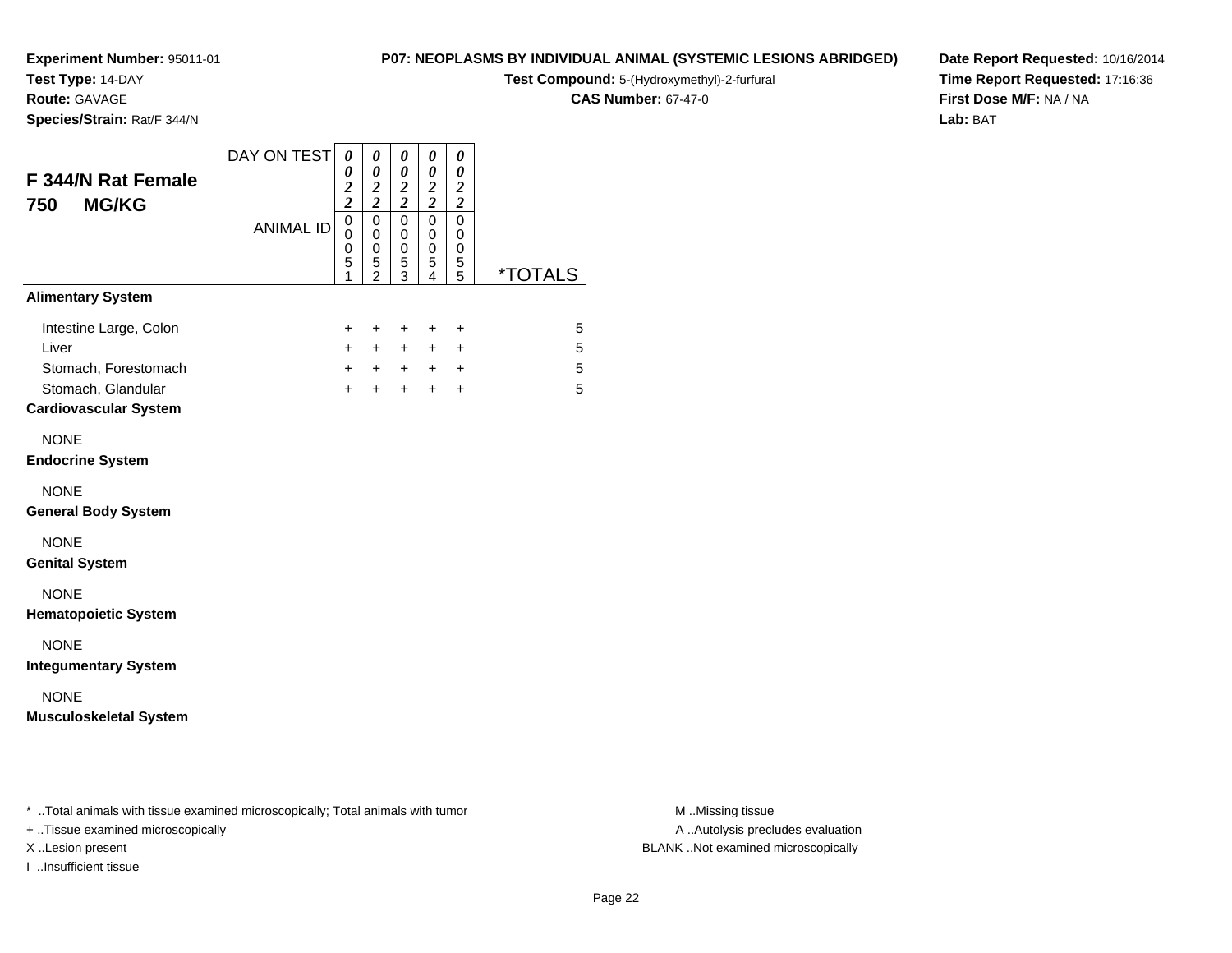**Test Type:** 14-DAY

**Route:** GAVAGE

**Species/Strain:** Rat/F 344/N

# **P07: NEOPLASMS BY INDIVIDUAL ANIMAL (SYSTEMIC LESIONS ABRIDGED)**

 $\overline{\phantom{0}}$ 

**Test Compound:** 5-(Hydroxymethyl)-2-furfural

**CAS Number:** 67-47-0

**Date Report Requested:** 10/16/2014**Time Report Requested:** 17:16:36**First Dose M/F:** NA / NA**Lab:** BAT

| F 344/N Rat Female<br><b>MG/KG</b><br>750 | DAY ON TEST<br><b>ANIMAL ID</b> | $\theta$<br>$\boldsymbol{\theta}$<br>$\overline{2}$<br>$\overline{2}$<br>0 | 0<br>0<br>2<br>2<br>0 | 0<br>0<br>2<br>2<br>0 | $\theta$<br>0<br>2<br>ኅ<br>0 | 0<br>0<br>2<br>2<br>0 |                       |
|-------------------------------------------|---------------------------------|----------------------------------------------------------------------------|-----------------------|-----------------------|------------------------------|-----------------------|-----------------------|
|                                           |                                 | 0<br>0<br>5                                                                | 0<br>0<br>5<br>າ      | 0<br>0<br>5<br>3      | 0<br>0<br>5<br>4             | 0<br>0<br>5<br>5      | <i><b>*TOTALS</b></i> |
| <b>NONE</b>                               |                                 |                                                                            |                       |                       |                              |                       |                       |
| <b>Nervous System</b>                     |                                 |                                                                            |                       |                       |                              |                       |                       |

NONE

**Respiratory System**

# NONE

**Special Senses System**

NONE

**Urinary System**

# NONE

# **SYSTEMIC LESIONS**

Multiple Organn  $+$ 

<sup>+</sup> <sup>+</sup> <sup>+</sup> <sup>+</sup> <sup>5</sup>

\* ..Total animals with tissue examined microscopically; Total animals with tumor **M** ...Missing tissue M ...Missing tissue

+ ..Tissue examined microscopically

I ..Insufficient tissue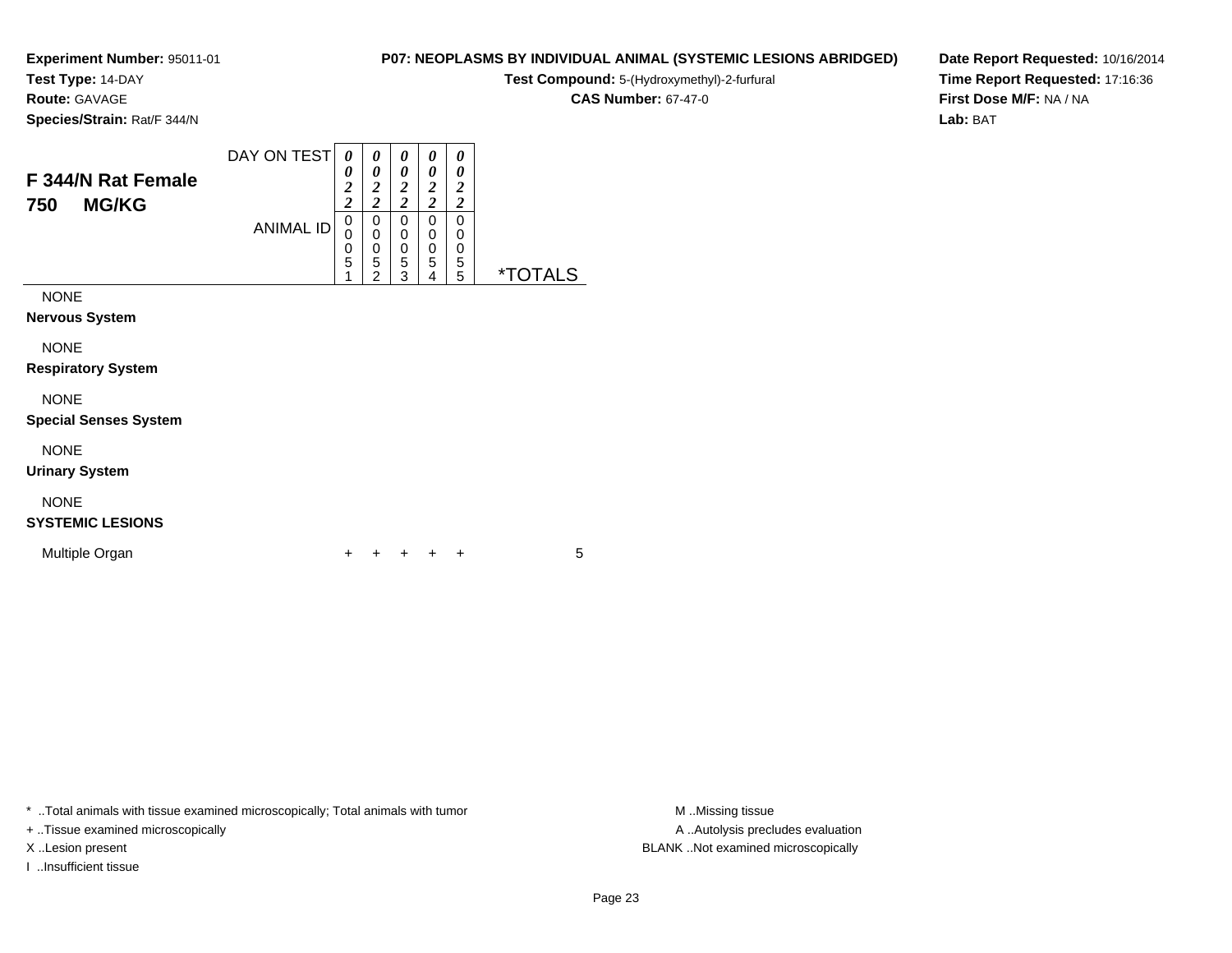**Test Type:** 14-DAY

**Route:** GAVAGE

**Species/Strain:** Rat/F 344/N

# **P07: NEOPLASMS BY INDIVIDUAL ANIMAL (SYSTEMIC LESIONS ABRIDGED)**

**Test Compound:** 5-(Hydroxymethyl)-2-furfural

**CAS Number:** 67-47-0

**Date Report Requested:** 10/16/2014**Time Report Requested:** 17:16:36**First Dose M/F:** NA / NA**Lab:** BAT

| F 344/N Rat Female<br><b>MG/KG</b><br>1500         | DAY ON TEST      | 0<br>$\boldsymbol{\theta}$<br>$\frac{2}{2}$ | 0<br>$\boldsymbol{\theta}$<br>$\boldsymbol{2}$<br>$\overline{\mathbf{c}}$ | 0<br>$\pmb{\theta}$<br>$\frac{2}{2}$                | 0<br>$\boldsymbol{\theta}$<br>$\frac{2}{2}$ | 0<br>$\boldsymbol{\theta}$<br>$\boldsymbol{2}$<br>$\overline{2}$ |                       |
|----------------------------------------------------|------------------|---------------------------------------------|---------------------------------------------------------------------------|-----------------------------------------------------|---------------------------------------------|------------------------------------------------------------------|-----------------------|
|                                                    | <b>ANIMAL ID</b> | $\mathbf 0$<br>0<br>$\pmb{0}$<br>5<br>6     | $\mathbf 0$<br>$\mathbf 0$<br>0<br>5<br>$\overline{7}$                    | $\mathbf 0$<br>$\mathbf 0$<br>0<br>$\mathbf 5$<br>8 | $\mathbf 0$<br>0<br>$\mathbf 0$<br>5<br>9   | $\mathbf 0$<br>0<br>0<br>6<br>$\Omega$                           | <i><b>*TOTALS</b></i> |
| <b>Alimentary System</b>                           |                  |                                             |                                                                           |                                                     |                                             |                                                                  |                       |
| Intestine Large, Colon                             |                  | +                                           | $\ddot{}$                                                                 | $\ddot{}$                                           | $\ddot{}$                                   | $\ddot{}$                                                        | 5                     |
| Liver                                              |                  | $\ddot{}$                                   | $+$                                                                       | $+$                                                 | $+$                                         | $\ddot{}$                                                        | 5                     |
| Stomach, Forestomach                               |                  | $+$                                         | $+$                                                                       | $+$                                                 |                                             | $+$ $+$                                                          | 5                     |
| Stomach, Glandular<br><b>Cardiovascular System</b> |                  | $+$                                         | $\ddot{}$                                                                 | $+$                                                 | $+$                                         | $+$                                                              | 5                     |
| <b>NONE</b><br><b>Endocrine System</b>             |                  |                                             |                                                                           |                                                     |                                             |                                                                  |                       |
| <b>NONE</b><br><b>General Body System</b>          |                  |                                             |                                                                           |                                                     |                                             |                                                                  |                       |
| <b>NONE</b><br><b>Genital System</b>               |                  |                                             |                                                                           |                                                     |                                             |                                                                  |                       |
| <b>NONE</b><br><b>Hematopoietic System</b>         |                  |                                             |                                                                           |                                                     |                                             |                                                                  |                       |
| <b>NONE</b><br><b>Integumentary System</b>         |                  |                                             |                                                                           |                                                     |                                             |                                                                  |                       |
| <b>NONE</b><br><b>Musculoskeletal System</b>       |                  |                                             |                                                                           |                                                     |                                             |                                                                  |                       |

\* ..Total animals with tissue examined microscopically; Total animals with tumor **M** . Missing tissue M ..Missing tissue

+ ..Tissue examined microscopically

I ..Insufficient tissue